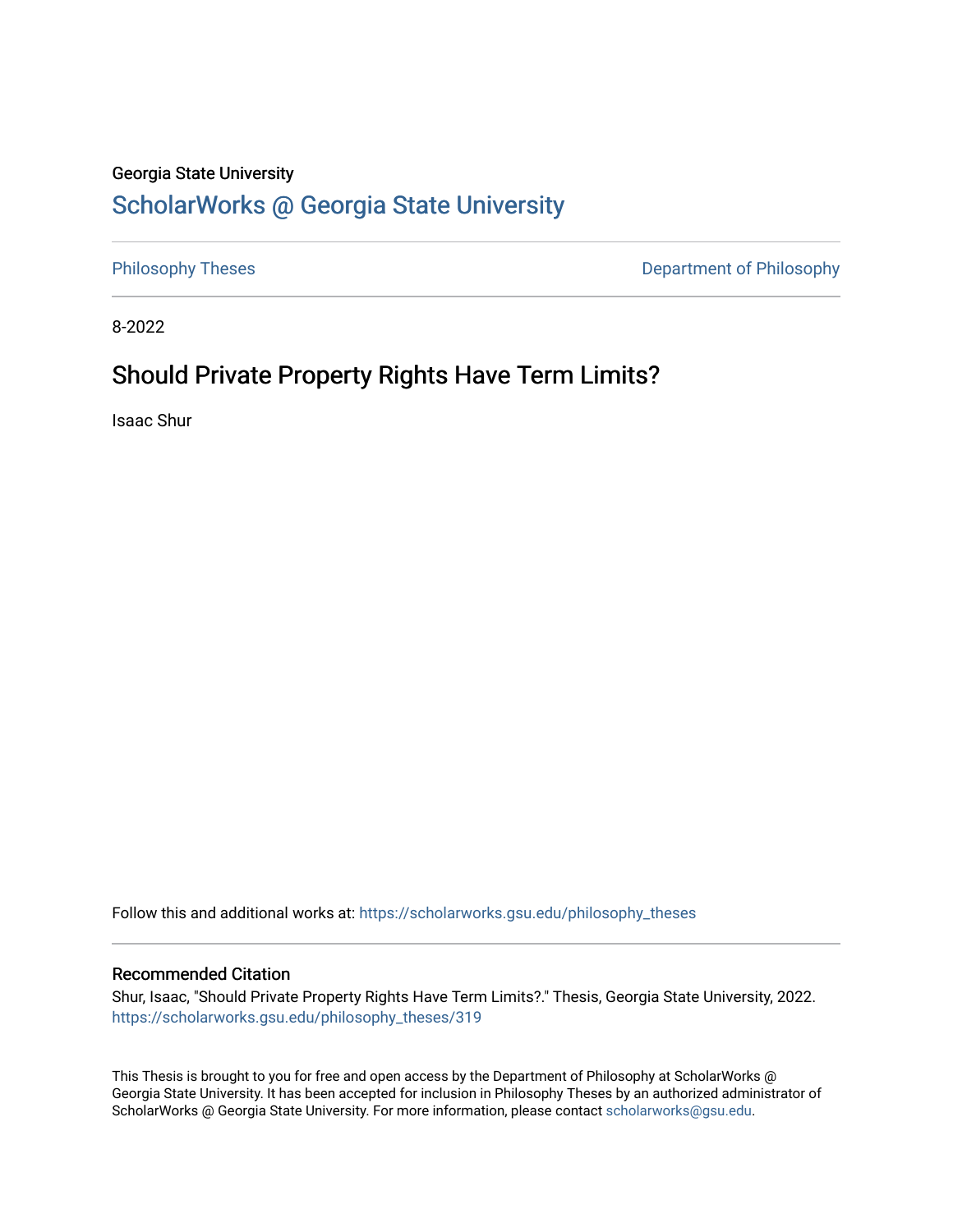Should Private Property Rights Have Term Limits?

by

Isaac Shur

Under the Direction of Peter Lindsay, PhD

A Thesis Submitted in Partial Fulfillment of the Requirements for the Degree of

Master of Arts

in the College of Arts and Sciences

Georgia State University

2022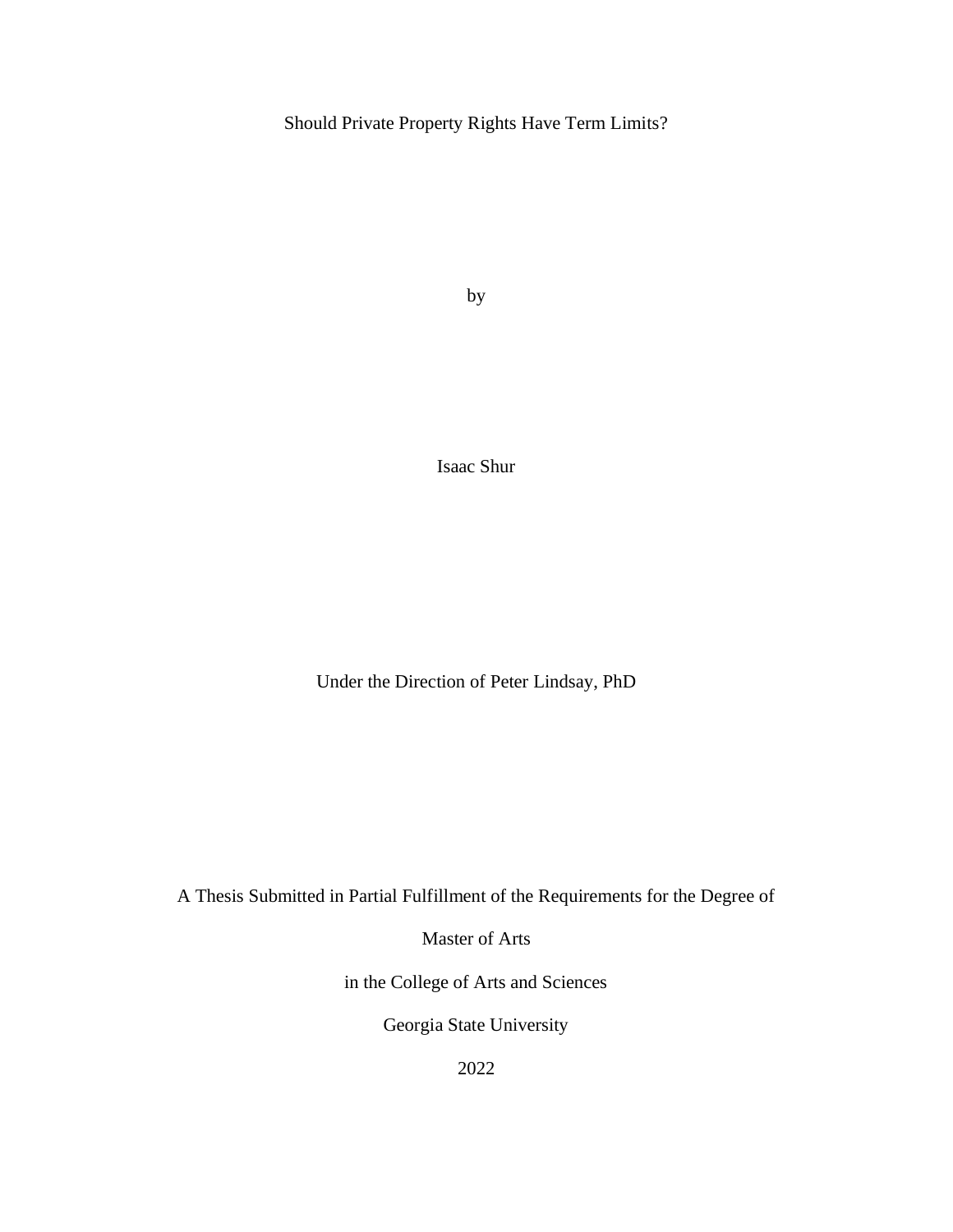# ABSTRACT

Ordinary private property rights to things like land and money are typically assumed to be permanent. In contrast, intellectual property (IP) rights usually have term limits. Copyrights, patents, and trademarks all expire by default sometime after they're formed. I argue that ordinary property (OP) should be more like IP. Certain types of private property rights should be subject to term limits, and after expiration the property should enter a tangible public domain. First, I define private property. Second, I argue the purpose of private property rights is to facilitate access to resources, goods, and services. Conceptions of private property which undermine such access are unjustified. Third, I argue that term limits and the public domain help IP rights fulfill their purpose and could do the same for OP rights. Fourth, I consider specific policy proposals which would put term limits into practice. Finally, I raise and counter potential objections.

INDEX WORDS: Property, Rights, Private property, Intellectual property, Economic justice, **Locke**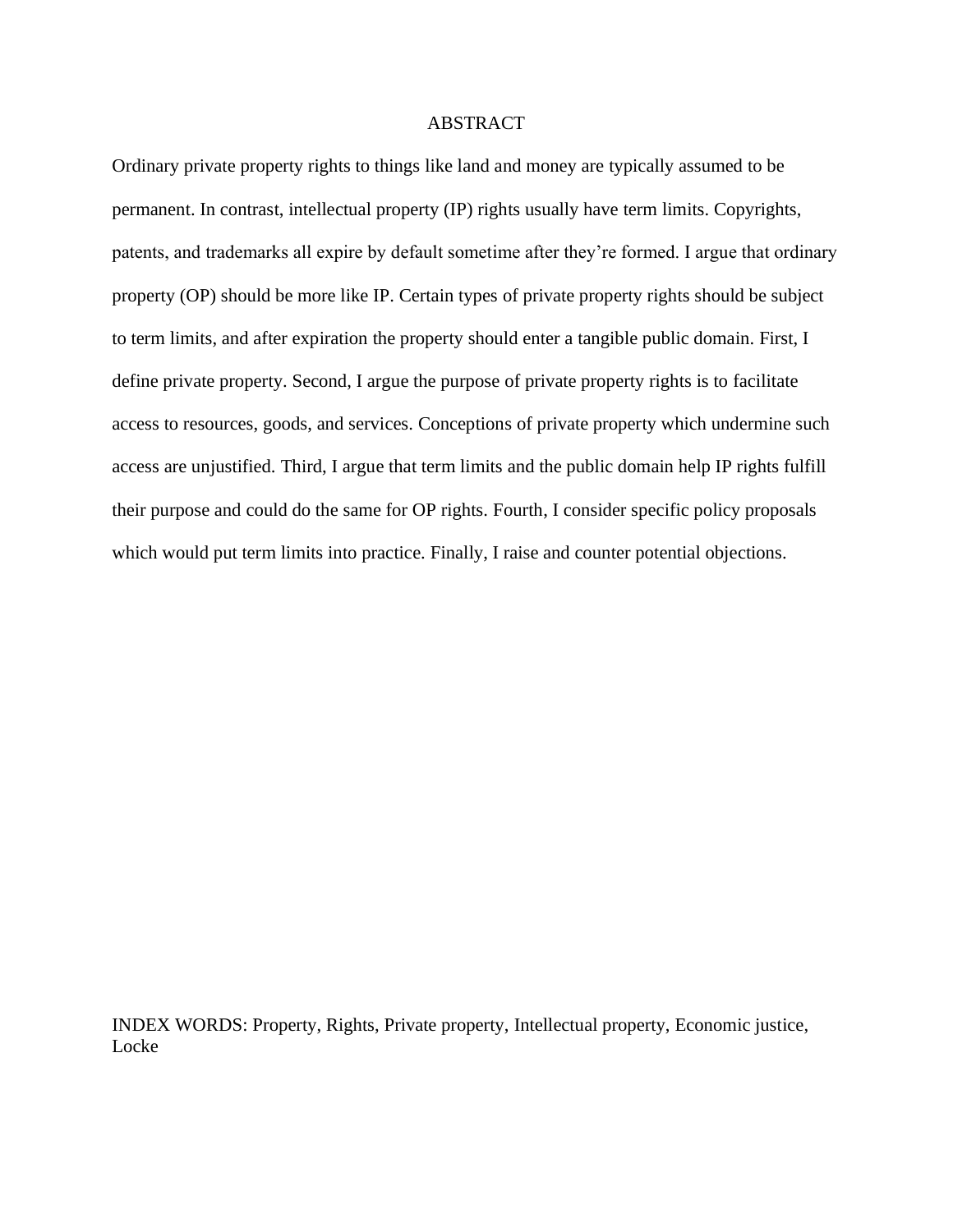Copyright by Isaac Julian Shur 2022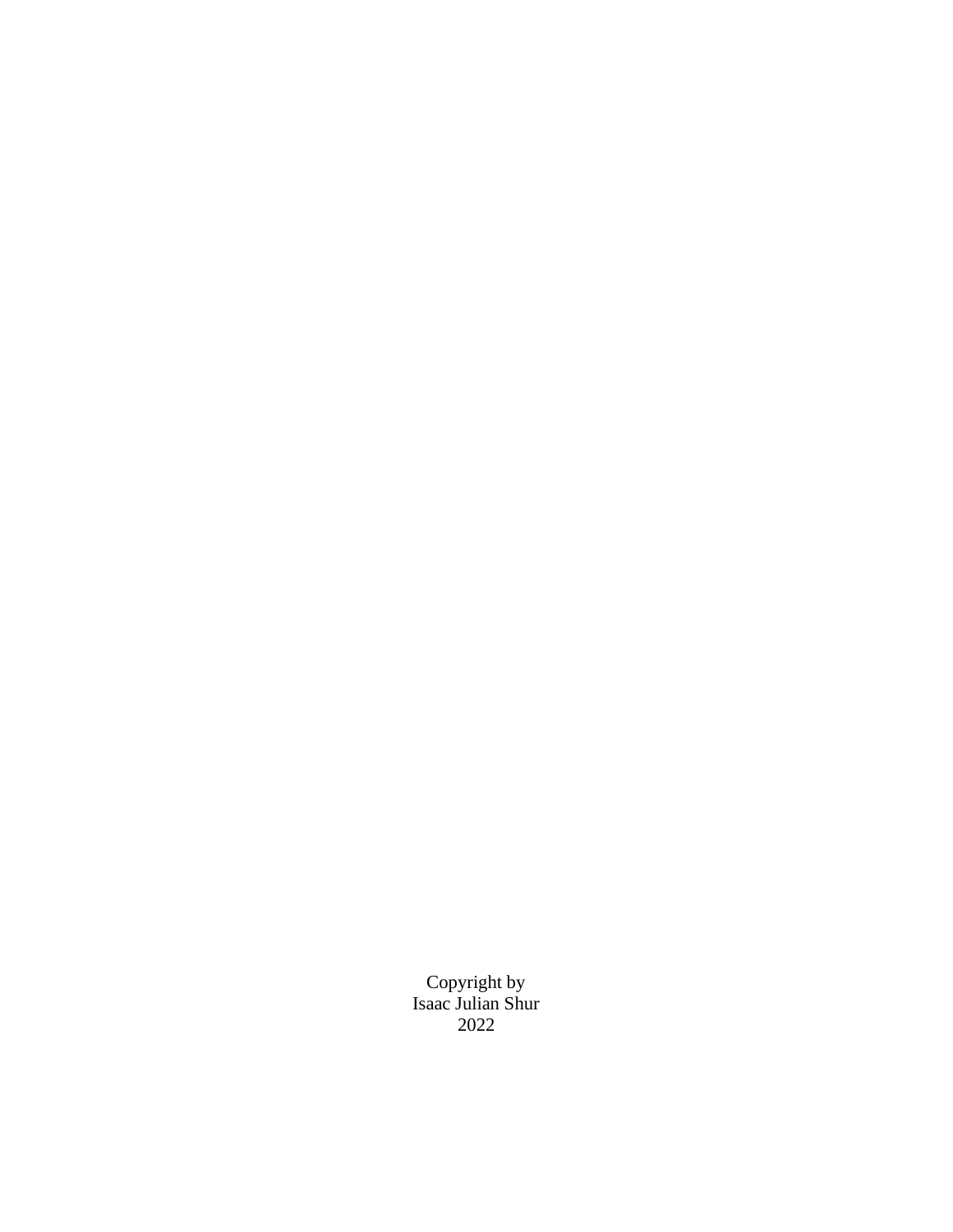Should Private Property Rights Have Term Limits?

by

Isaac Shur

Committee Chair: Peter Lindsay

Committee: Andrew Jason Cohen

Electronic Version Approved:

Office of Graduate Services

College of Arts and Sciences

Georgia State University

August 2022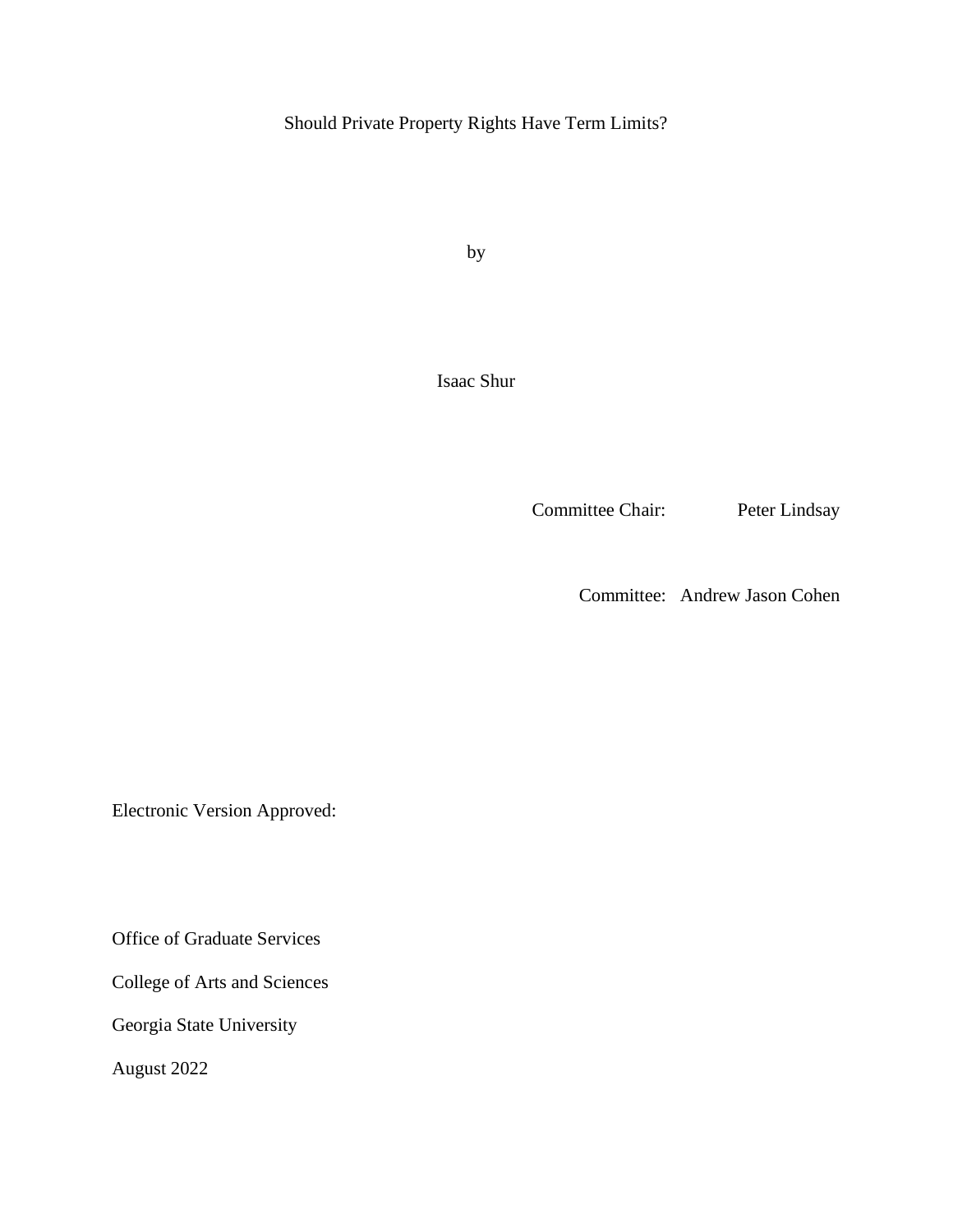# **DEDICATION**

For everyone who has ever argued with me. Thank you, and apologies.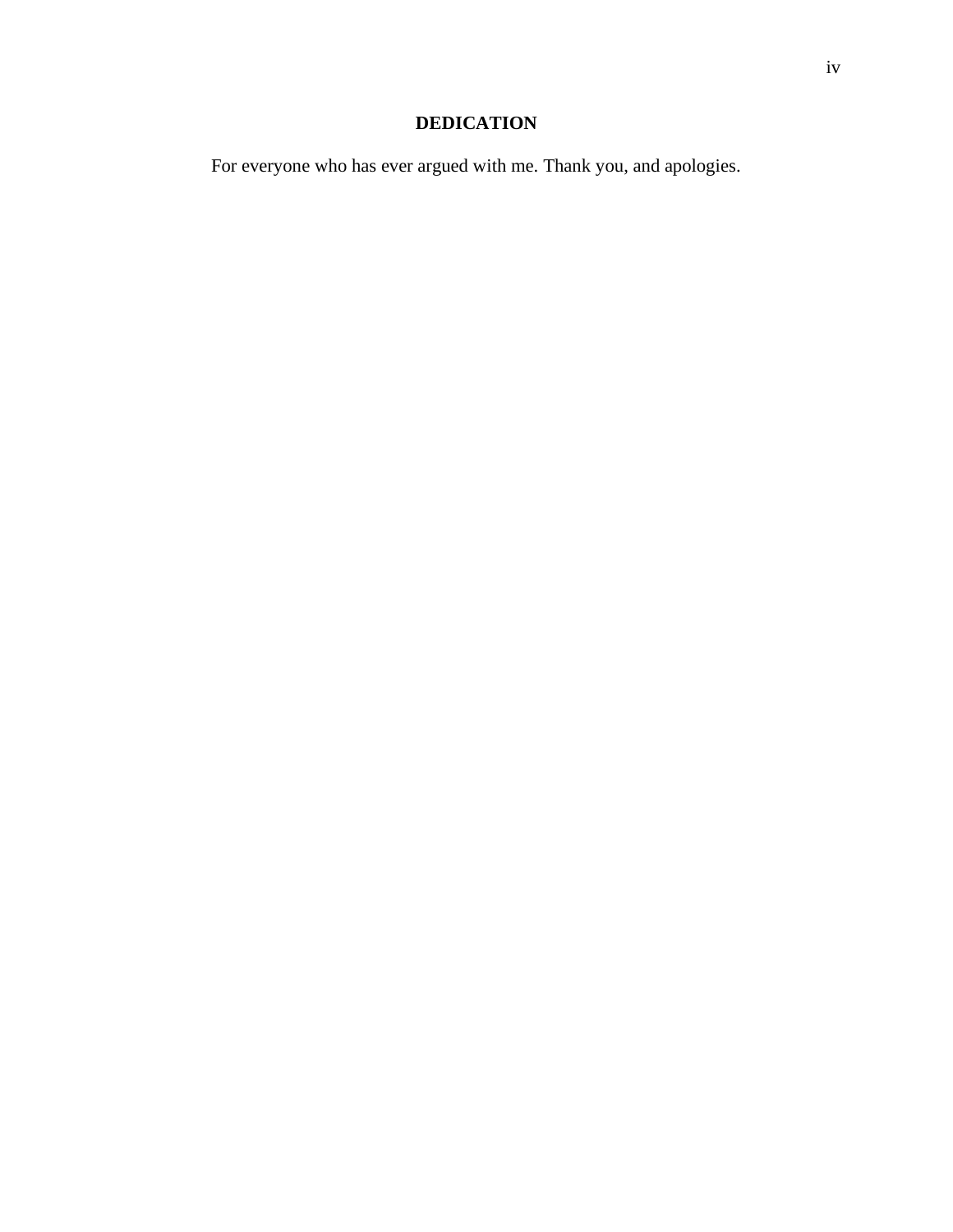#### **ACKNOWLEDGEMENTS**

<span id="page-6-0"></span>First and foremost, thank you to my parents and my sister who have always supported me in my endeavors no matter what they've happened to be at the time. Every goal I've ever accomplished I owe in part to all of you. Thank you also to Candice Delmas, Adam Hosein, and John Basl for helping me figure out what goals I wanted to strive towards, and for all the many things each of you have done to help me reach those goals. You have each shaped my conception of what it means to be a philosopher.

Many thanks to all the people at GSU who have made this possible. Dr. Love, for your invaluable advice as my academic advisor. Dr. Wilson and Dr. O'Keefe, for your guidance and support throughout the application process. Dr. AJ Cohen, for your indispensable feedback on this thesis. And of course, thank you to Dr. Lindsay, who has helped me in every way that an advisor can help one's student. Whether that was getting me unstuck from writer's block, meeting on short notice in times of crisis, or helping me see that there usually was no crisis in the first place. My time at GSU has been edifying, enjoyable, and has made me a better philosopher thanks to the care and enthusiasm that all the above professors put into their classes. But it will also forever remain a highlight in my life thanks to all my peers in the program. To everyone in my cohort, as well as the cohorts above and below, thank you.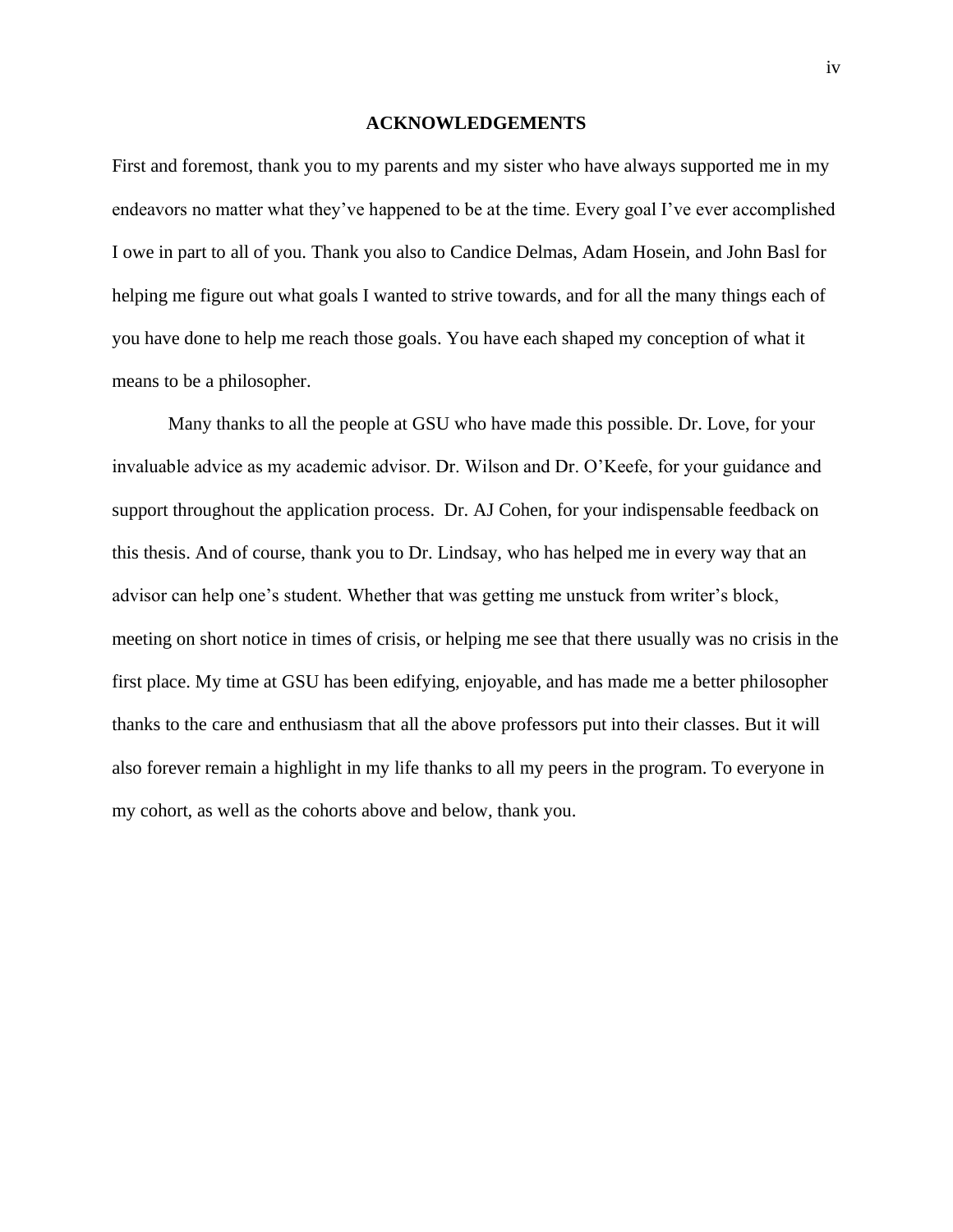# **TABLE OF CONTENTS**

| $\mathbf{1}$            |     |  |
|-------------------------|-----|--|
| $\overline{2}$          |     |  |
| 3                       |     |  |
| $\overline{\mathbf{4}}$ |     |  |
|                         | 4.1 |  |
|                         | 4.2 |  |
| 5                       |     |  |
|                         | 5.1 |  |
|                         | 5.2 |  |
| 6                       |     |  |
|                         | 6.1 |  |
|                         | 6.2 |  |
| $\overline{7}$          |     |  |
|                         |     |  |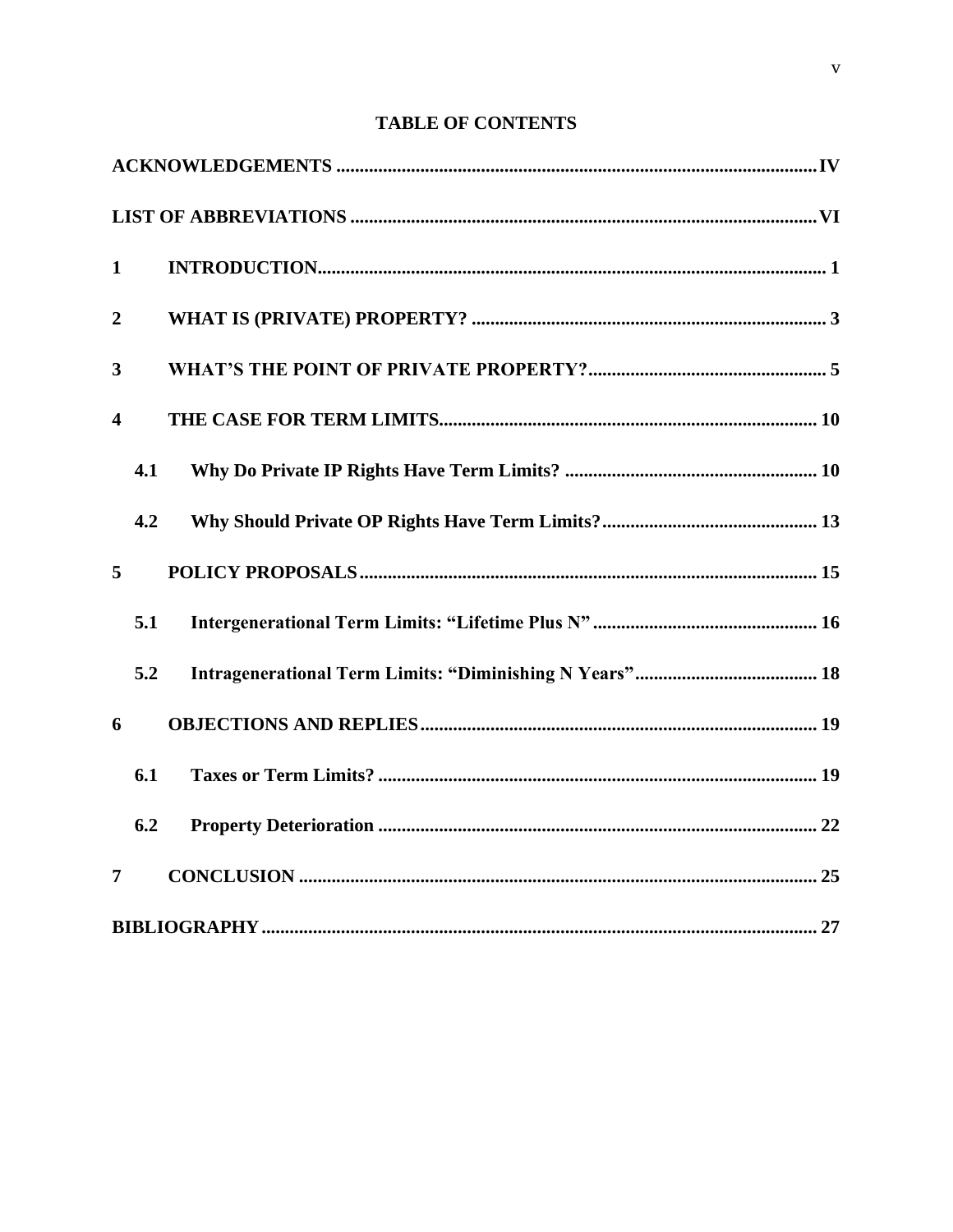# **LIST OF ABBREVIATIONS**

<span id="page-8-0"></span>**IP:** Intellectual Property

**OP:** Ordinary Property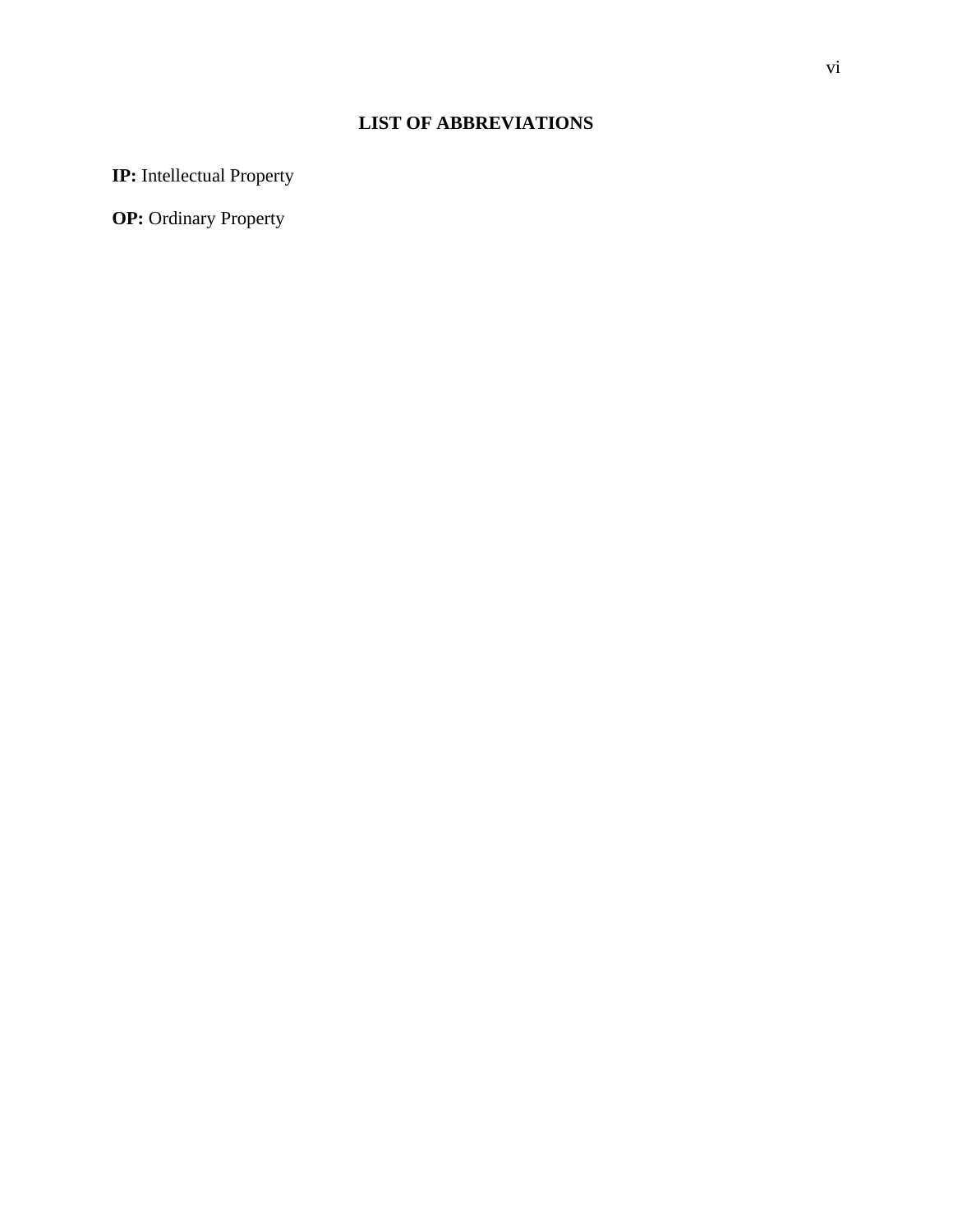### **1 INTRODUCTION**

<span id="page-9-0"></span>Under current U.S. intellectual property (IP) law, the character Mickey Mouse will eventually enter the public domain. The Walt Disney Corporation's copyright on the character will expire, and anyone will have the right to use the character in their creations just as they currently do with characters like Robin Hood or Sherlock Holmes, which are already in the public domain. Most forms of IP rights, like copyrights, patents, and trademarks, are subject to term limits.<sup>1</sup> Private IP rights have come with an assumed expiration date since their inception. America's current system of IP is modeled after two early Modern English statutes, the Statute of Monopolies and the Statute of Anne. Both included 14-year term limits by default, with the latter allowing for a potential 14-year renewal if the author was still alive.<sup>2</sup> Even earlier, statutes in the Venetian Republic included term limits for IP rights.<sup>3</sup>

This stands in sharp contrast to ordinary property (OP) rights, which have typically been conceptualized as permanent. For instance, John Locke argues property rights include the power to bequeath and inherit property, making them effectively permanent.<sup>4</sup> So, unless some change to the status quo is made, Mickey Mouse will become public property, while Disney World will remain private property. I argue that OP ought to be more like IP. Private property rights should be subject to term limits, after which they expire, and objects of property enter a tangible version of the public domain.

<sup>&</sup>lt;sup>1</sup> See 17 U.S.C. §102, 35 U.S.C. §154, 15 U.S.C. §1058 for information on copyright, patents, and trademarks respectively.

<sup>2</sup> *Statute of Anne*, Parliament of England, 1710. *Statute of Monopolies*, Parliament of England, 1624.

<sup>3</sup> For this and more historical background, see Himma and Moore, "Intellectual Property," 2018.

<sup>4</sup> Locke, *Two Treatises of Government*, ed. Thomas Hollis (London: A. Millar et al., 1764). Although Locke's defense of private property rights comes in Book II, Chapter 5, Locke discusses inheritance throughout Book I. See for instance §86-88 of Book I. The *Treatises* hereafter cited as "Locke, *Two Treatises*, Book number, section number," e.g., Locke, *Two Treatises*, Book I, §86-88.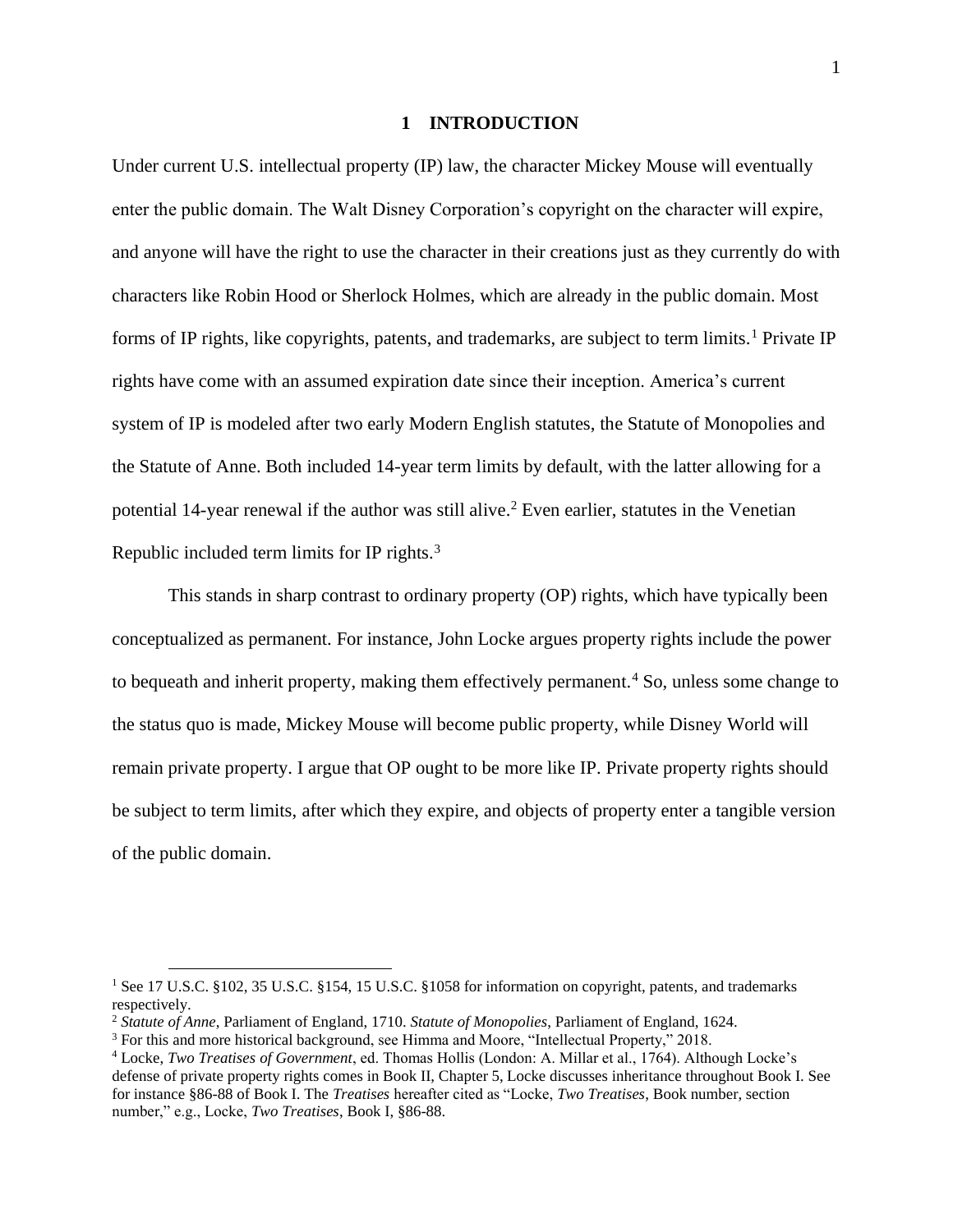Before beginning this argument, I'll explain what I mean by a "tangible" public domain. For IP, the public domain is really a collection of works with a particular legal status. For OP, I conceptualize the tangible public domain as two things. One, a coffer for funding public programs via liquid assets. And two, an inventory of tangible assets which are to be utilized for public programs. When private property rights reach their term limits and expire, the corresponding resources, goods, and services would either be liquidated or directly repurposed and put towards this set. The goal is not for *all* private property to eventually enter the public domain and stay there. Rather, different types of private property would be subject to different term limits, and some public programs would facilitate the accumulation of private property for individuals. These details will be addressed later. My point here is just to make the goal clear: private property should not be done away with. Instead, it should be limited via term limits in a way which allows more people more opportunities to obtain private property in the long run.

The rest of this paper unfolds as follows. In section two, I give a brief definition of property, and more specifically private property, then explain the differences between competing conceptions of both. In section three, I argue that the purpose of private property rights is to provide people with access to resources, goods, and services. As a result, conceptions of private property which undermine rather than facilitate such access are unjustified. In section four, I examine the justifications for current term limits on IP rights and argue that similar justifications apply to OP. Specifically, IP term limits currently help fulfill the purpose of private property rights, and OP term limits would do the same. In section five, I provide two proposals which would place various term limits on different types of property. In section six, I consider and reject the objection that my argument is too similar to taxation and therefore either irrelevant or vulnerable to common objections to taxation.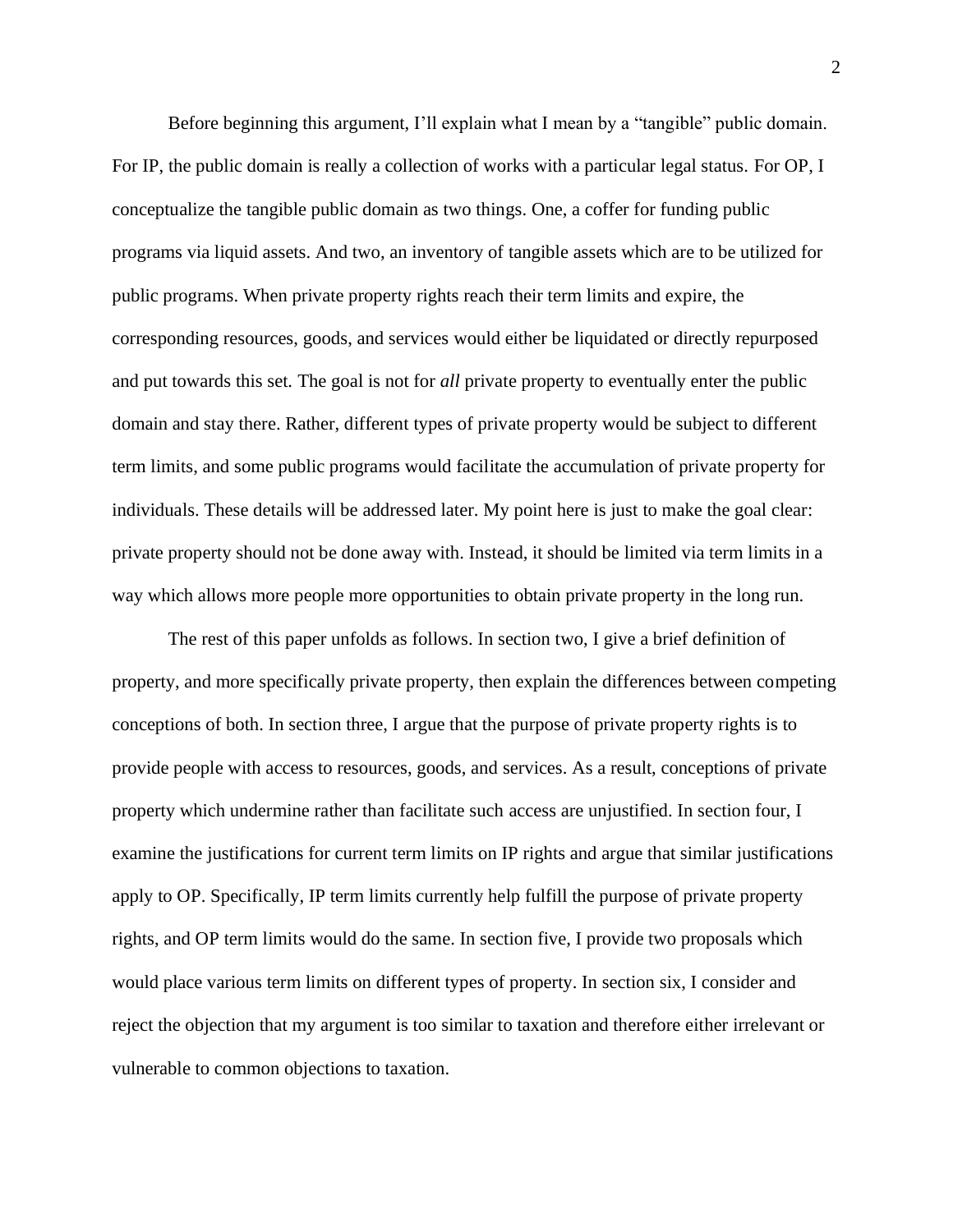### **2 WHAT IS (PRIVATE) PROPERTY?**

<span id="page-11-0"></span>There's skepticism about whether property can be defined in any useful way, but Jeremy Waldron argues that property is "a system of rules governing access to and control of material resources."<sup>5</sup> Waldron distinguishes between the concept of property and competing conceptions of property.<sup>6</sup> The concept of property is the aforementioned system of rules, but many different systems of different rules are possible. Private property is one such system according to Waldron, and the primary alternatives to it are collective and common systems of property. No existing system of property is purely private, collective, or common. Instead, systems of property contain elements of each of these "ideal types" while being centered around the "organizing idea" of a particular type.<sup>7</sup>

By Waldron's lights, "the organizing idea of a private property system is that, in principle, each resource belongs to some individual."<sup>8</sup> In practice, this usually means tracking correlations between individuals and the control of material resources rather than knowing exactly which objects are owned by which individuals. But the organizing idea of individual ownership is what's used to solve problems about the allocation of resources.<sup>9</sup> In contrast, collective systems address allocation problems primarily by reference to "a social rule that the use of material resources in particular cases is to be determined by reference to the collective interests of society."<sup>10</sup> While in common systems, "rules governing access to and control of material resources are organized on the basis that each resource is in principle available for the use of every member alike."<sup>11</sup>

- 9 Ibid, 38-39.
- <sup>10</sup> Ibid, 40.
- $11$  Ibid, 41.

<sup>5</sup> Waldron, *The Right to Private Property*, 31-32. For the skeptical view, see Grey, "The Disintegration of Property." <sup>6</sup> Waldron, 60.

<sup>7</sup> Ibid, 37-56.

<sup>8</sup> Ibid, 38.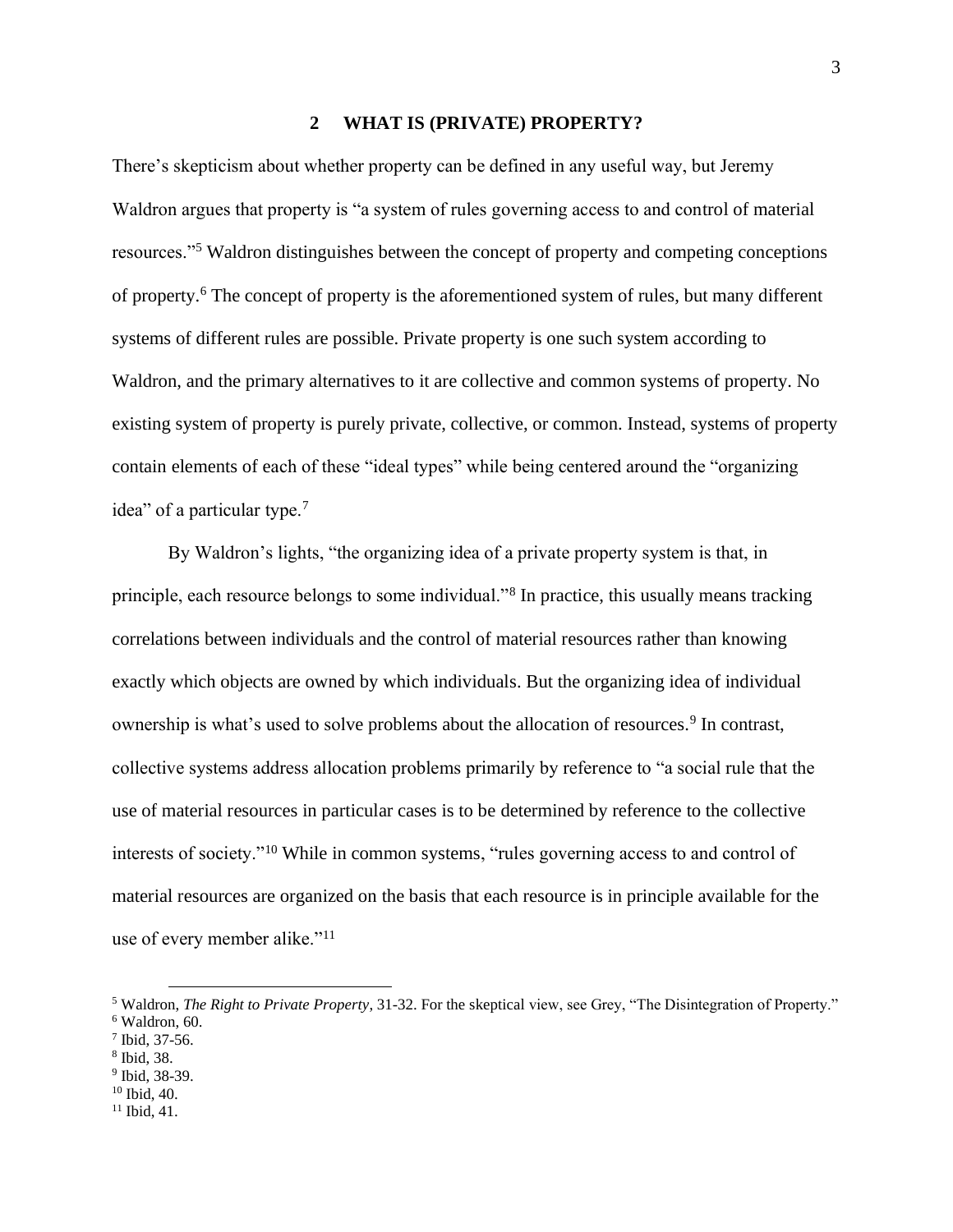There are also varying rules within distinct private property systems. As Waldron says, "private property is a concept of which many different conceptions are possible."<sup>12</sup> For instance, the property systems before and after slavery in the United States were both organized around the idea of individual ownership. But each had different rules about whether individuals could themselves be owned by other individuals. Most accepted conceptions of private property now prohibit individuals from owning one another. The abolition of slavery changed the particular conception of private property practiced in the country, but it did not change the conception from private to some alternative like collective or common.

Abolition constituted a change in what could be owned. But systems of private property can also have different rules about *how* we can own things. For instance, there are different ways one can own money. One can physically possess cash, stick it under their mattress, and entrust only herself for security. Alternatively, one can entrust a bank with this task, in which case one doesn't own via physical exclusion but rather by having a right to access a certain amount of money from the bank. As Thomas Grey puts it, "we "deposit our money in the bank", as if we were putting a thing in a place; but really we are creating a complex set of abstract claims against an abstract legal institution."<sup>13</sup>

In Waldron's terms, our current private property system has rules about the fungibility of currency and its value as it relates to things like interest rates. This informs how we exercise our private property rights to our savings accounts. Such rules differ from ones like, say, zoning laws about what private landowners can and cannot do with their land. More importantly there are *reasons* for these various rules. We want access to the value of our savings account, not the particular bills we deposited, because the fungibility of money facilitates trade. We want zoning

<sup>12</sup> Ibid, 31.

<sup>&</sup>lt;sup>13</sup> Grey, "The Disintegration of Property," 70.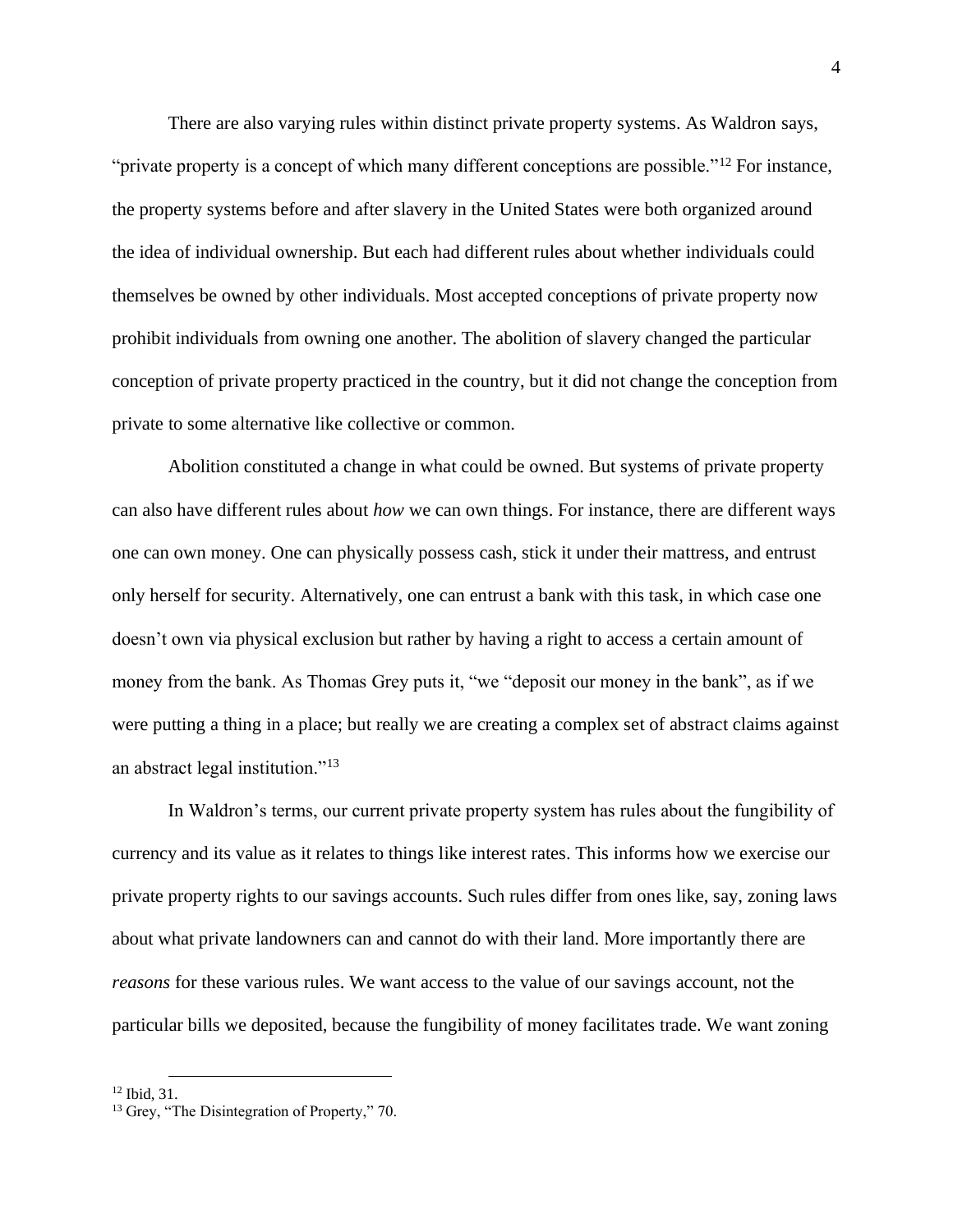laws because, for instance, we don't want toxic waste facilities near groundwater or agricultural sites. These rules have purposes and are justified as components of a private property system insofar as they fulfill those purposes. Next, I'll specify what the overall purpose of private property is and examine what rules about term limits (if any) will be justified in light of that purpose.

# **3 WHAT'S THE POINT OF PRIVATE PROPERTY?**

<span id="page-13-0"></span>The point of private property is to provide individuals with what they need and, once those needs are met, what they want. In other words, a private property system is supposed to facilitate access to resources, goods, and services. To this end, private property rights typically involve rights which allow owners to exclude non-owners. But this exclusion is not undertaken for its own sake. Acts of exclusion are undertaken to facilitate access. To exclude others from my house I could put up a fence, climb a nearby tree, and keep watch with a rifle. If private property rights served merely, or primarily, to facilitate exclusion they would grant me a license to these things but wouldn't necessarily grant me access to my home. This is clearly not how private property rights work. I don't just want to exclude others from my house, I want access to it. When one acts to exclude others by putting up a fence, they do so for the purpose of securing and maintaining access to the land therein.

Recall that Waldron defines various conceptions of property by reference to how they approach problems of allocation, which at base are problems about who has (or lacks) access to resources, goods, and services.<sup>14</sup> Locke also offers an account of how private property rights are formed in order to uphold what he calls "the fundamental law of nature."<sup>15</sup> For Locke, this is not

 $14$  Ibid.

<sup>15</sup> Locke, *Two Treatises*, Book II, §16.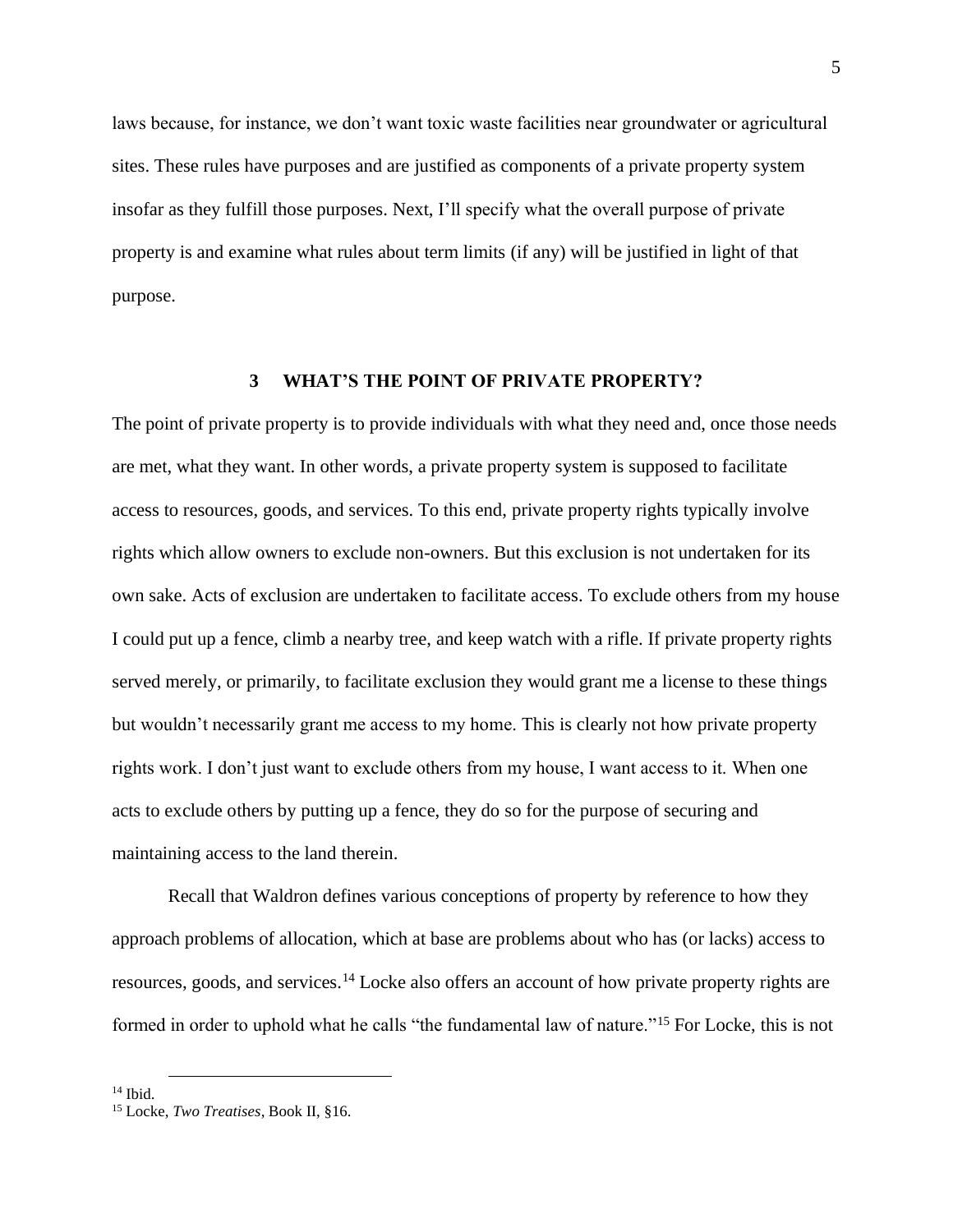merely one consideration which might be overridden by another. He says that "the fundamental law of nature being the preservation of mankind, no human sanction can be good, or valid against it."<sup>16</sup> It follows that, for Locke, private property rights which don't facilitate the preservation of humankind are unjustified. It's not an open question whether people can survive (i.e., preserve themselves) without access to certain resources, goods, and services.

Since Locke believes God "*has given the earth to the children of men*; given it to mankind in common," he must show "how men might come to have a *property* in several parts of that which God gave to mankind in common."<sup>17</sup> Locke does this with his labor theory of property, arguing that when one picks apples from a common tree, "*labour* put a distinction between them and common: that added something to them more than nature, the common mother of all, had done; and so they became his private right."<sup>18</sup> The process of original appropriation via labor-mixing is merely a way to specify and individuate a common property right into private rights. It's a way of figuring out who will have access to what, but the point is to make sure that everyone has access to something so that they can survive, and thus the fundamental law of nature can be upheld.<sup>19</sup>

The details of a private property system must be specified with reference to this purpose. There are numerous possible rules about what people can own, how they can come to own things, and how property rights can be enforced. When deciding which rules to adopt in the existing private property system, we should choose rules which fulfill the purpose of the system by facilitating access to resources, goods, and services. Sometimes, this will mean granting rights

<sup>16</sup> Ibid, §135.

 $17$  Ibid.

<sup>18</sup> Ibid, §28.

 $19$  For a detailed exegesis of the implications of Locke's fundamental law of nature, see Dick, "Hunger, Need, and the Boundaries of Lockean Property."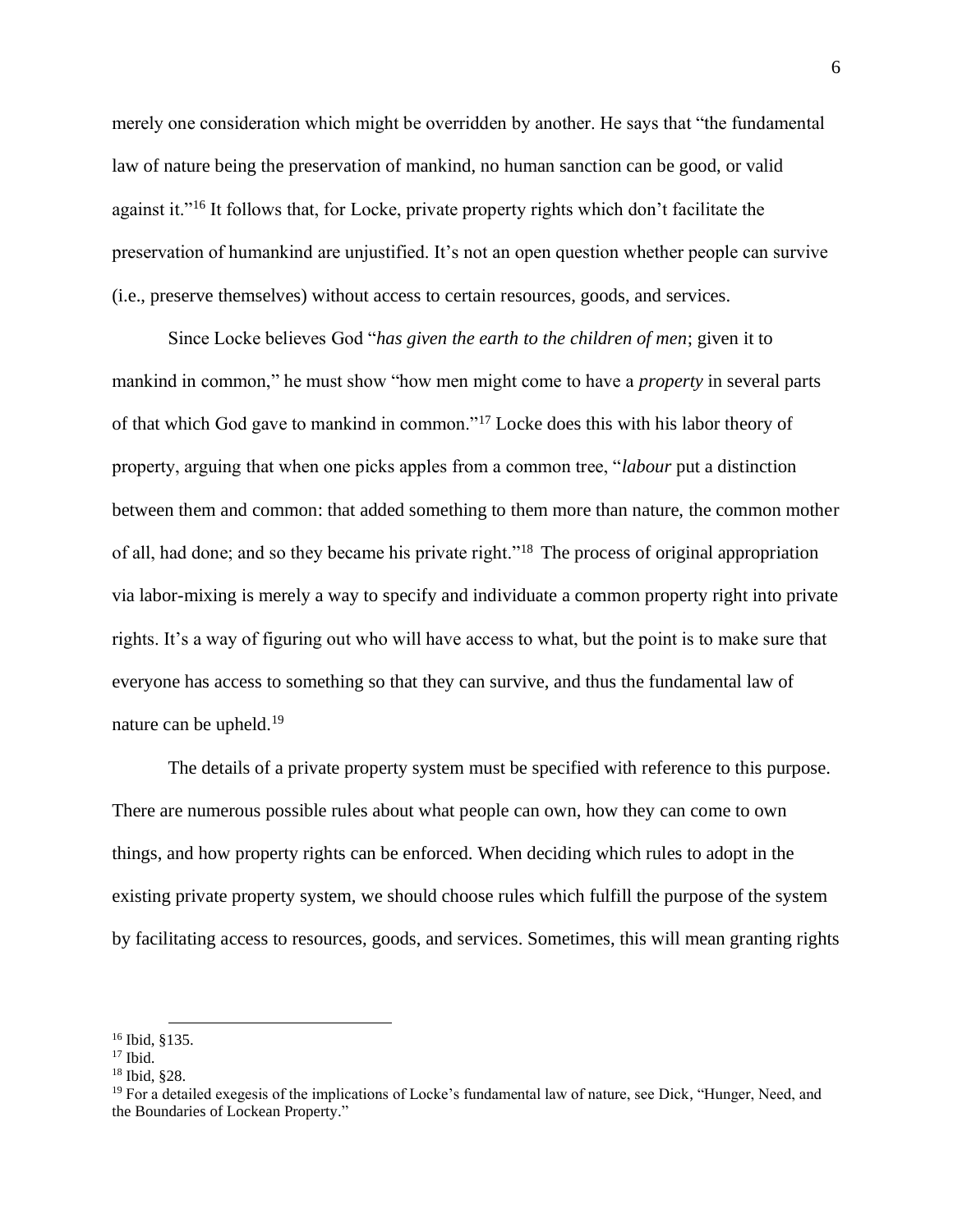to exclude, as Locke does with his labor theory of property acquisition. But rights to exclude facilitate access for some by denying access to others. Thus, there's a fundamental trade-off to exclusionary property rights. Given this trade-off, rules which grant rights to exclude will surely not be the only ones in the system, nor the most fundamental.

Locke recognized that the right to exclude would not *always* facilitate the preservation of humankind. Which is why he proposed additional rules in the form of his three provisos, each of which limit the right to exclude in some way. The sufficiency proviso requires that after property acquisition, there must be "enough, and as good, left in common for others."<sup>20</sup> The spoilage proviso stipulates that people can only appropriate through labor "as much as any one can make use of to any advantage of life before it spoils... what is beyond this... belongs to others."<sup>21</sup> Finally, the oft overlooked charity proviso which declares that it would "always be a Sin in any Man of Estate, to let his Brother perish for want of affording him Relief out of his Plenty… so Charity gives every Man a Title to so much out of another's Plenty."<sup>22</sup>

In contrast, theories which place undue importance on the right to exclude provide an incomplete account of property. Like Jan Narveson, who claims that "[p]roperty is exclusionary. To say that *x* "belongs" to *A* is to say that others not identical with *A* are not to use *x* without *A's* permission."<sup>23</sup> On this account, one who guards entry to land outside of surrounding fences owns the land even if they cannot access the land within the fences. Narveson is right to point out that "*A* becomes the authority on the use of *x*," when they gain ownership of *x* but doesn't see that this is more than merely "the authority to exclude others."<sup>24</sup> The authority to exclude *can*

<sup>20</sup> Locke, *Two Treatises*, Book II, §27.

 $21$  Ibid, \$31.

<sup>&</sup>lt;sup>22</sup> Ibid, Book I, §42. The implications of this proviso are contentious. Dick (2019) believes it justifies a Lockean welfare state while van der Vossen (2021) denies this. While I side with Dick, that is beyond the scope of this paper. <sup>23</sup> Narveson, "Property and rights," 102.

 $24$  Ibid.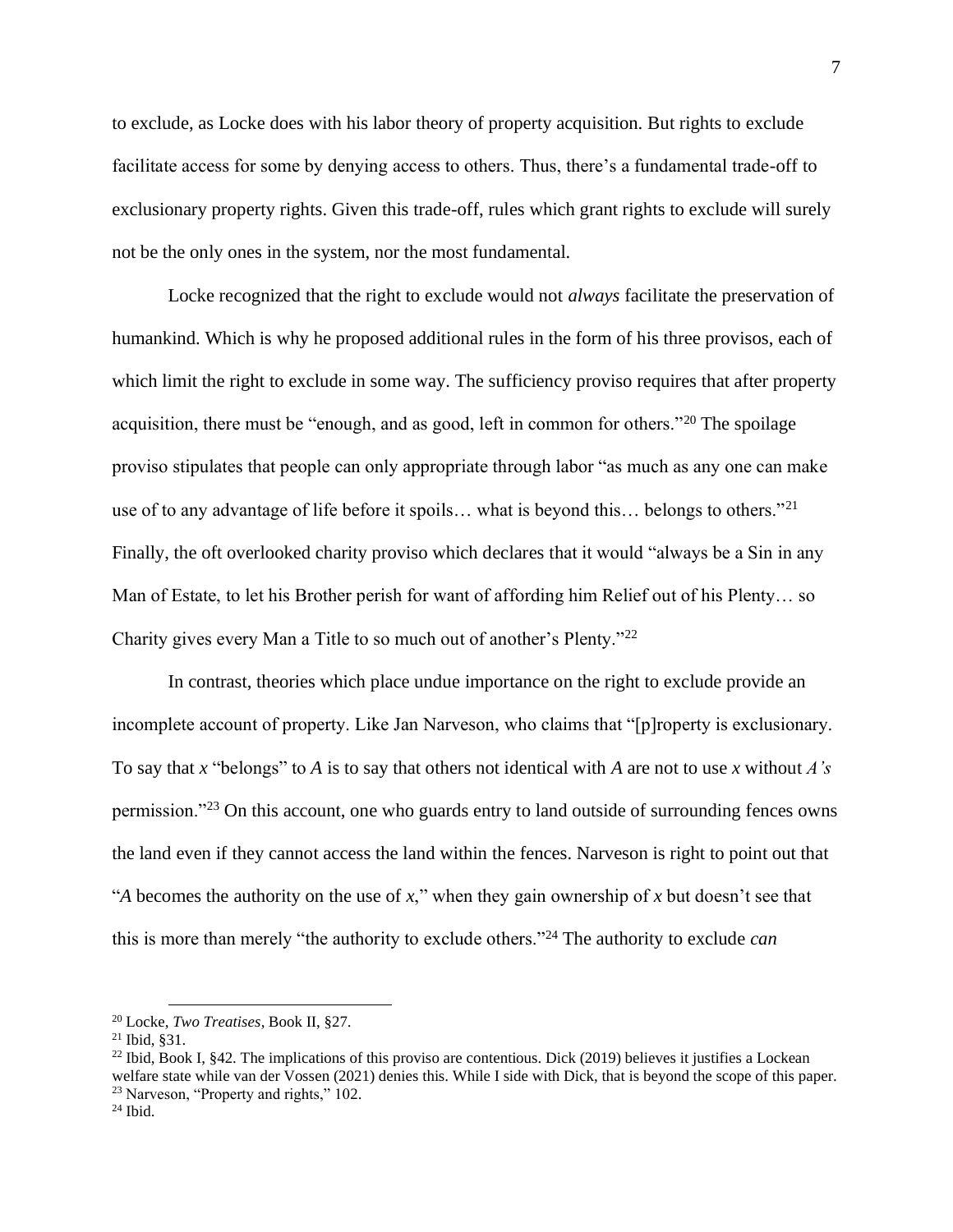facilitate access but doesn't *necessarily* do so. The same goes for related "sticks" in so-called "bundle of rights" views which place exclusion at the center of the bundle.<sup>25</sup> In cases where the right to exclude does more to hinder (rather than facilitate) access to resources, goods, and services, it's no longer a justified component of a private property system.

Yet theories such as Narveson's have become popular, and this has caused philosophers to overlook what Peter Lindsay calls "*inclusionary* property rights – that is, rights *not to be excluded* from resources, goods or services."<sup>26</sup> Recall the trade-off wherein exclusion grants access to some by denying it to others. Conversely, inclusionary rights grant access directly. The right to be included is thus the inverse of the right to exclude. This is the component which Narveson's theory misses. To be "the authority on the use of *x*" one must have a right to access *x*. <sup>27</sup> Narveson's definition is incomplete. Property is exclusion, yes, but it is also access. Property is both the right to exclude, and the right to be included. To own a piece of land is to both exclude others from it and be included in it.

One might argue that this is implied in Narveson's theory. It's simply irrelevant to state explicitly because having the authority to exclude is either more important than the right to be included, or the right to be included is something secondary which follows from the right to exclude. But neither counter succeeds. The former counter has already been refuted in the opening of this section. The right to exclude is clearly not more important than the right to be included, because acts of exclusion are undertaken not for their own sake but rather to secure access, i.e. to uphold the right to be included.

<sup>25</sup> E.g., Schmidtz, "Property and Justice," 2010.

<sup>26</sup> Lindsay, "Re-envisioning Property," 188.

 $27$  Supra note 23.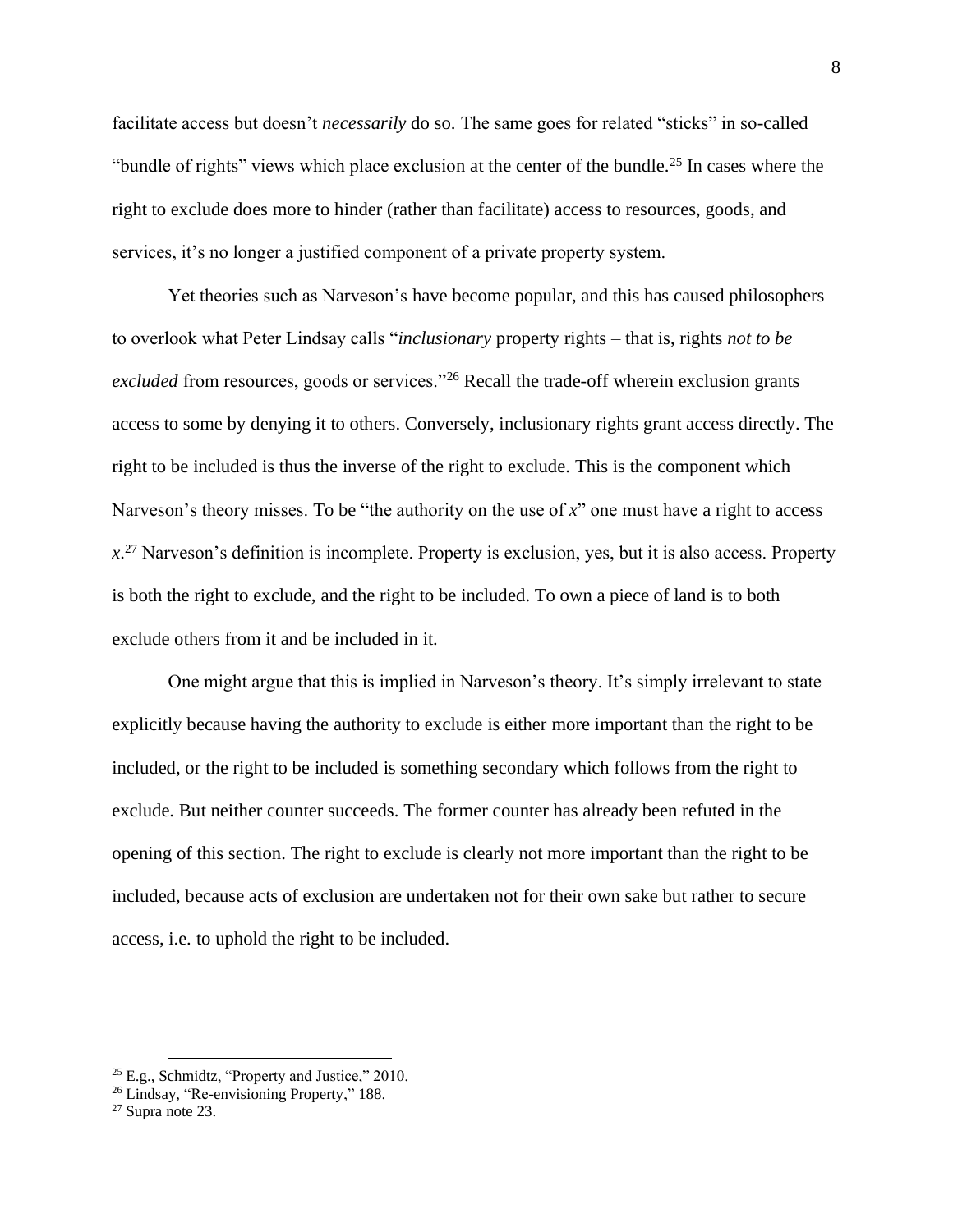The latter counter gets the relationship between inclusion and exclusion backwards. The right to be included is, in part, what justifies the original appropriation of private property. As Lindsay points out, labor-mixing is only one of two components in Locke's labor theory of property acquisition.<sup>28</sup> The other is a right to be included in that which one mixes their labor with. For Locke, the combination of labor and the right to be included together create the right to exclude. The right to exclude follows from the right to be included, not the other way around. So the right to exclude is secondary, in both importance and formation, to the right to be included. As a result, even if Narveson's theory implies that the right to be included is part of private property, Narveson fails to acknowledge the importance of this right by not discussing it explicitly.

Robert Nozick makes a similar mistake in his theory of private property as well.<sup>29</sup> Nozick's account of private property acquisition is supposedly a Lockean one, with the slight modification that one must add value to the property with their labor, not merely labor in some arbitrary way. But Nozick, like Narveson, doesn't explicitly acknowledge that one must have a right to be included in the property to labor on it at all. This leads both philosophers to mistaken conclusions about when the right to exclude can be overridden by competing considerations. The right to be included serves as a partial basis for the right to exclude. Yet the right to exclude, when left unchecked, can undermine the purpose of private property by denying non-owners access to resources, goods, and services. Limitations such as Locke's provisos are justified so long as they serve the overall purpose of private property systems. And they do, because they take seriously the inclusionary component of private property. I'll now argue that term limits on private property rights are justified for similar reasons.

<sup>28</sup> Lindsay, "Re-envisioning Property," 191.

<sup>29</sup> Nozick, "Anarchy, State, and Utopia," 1974.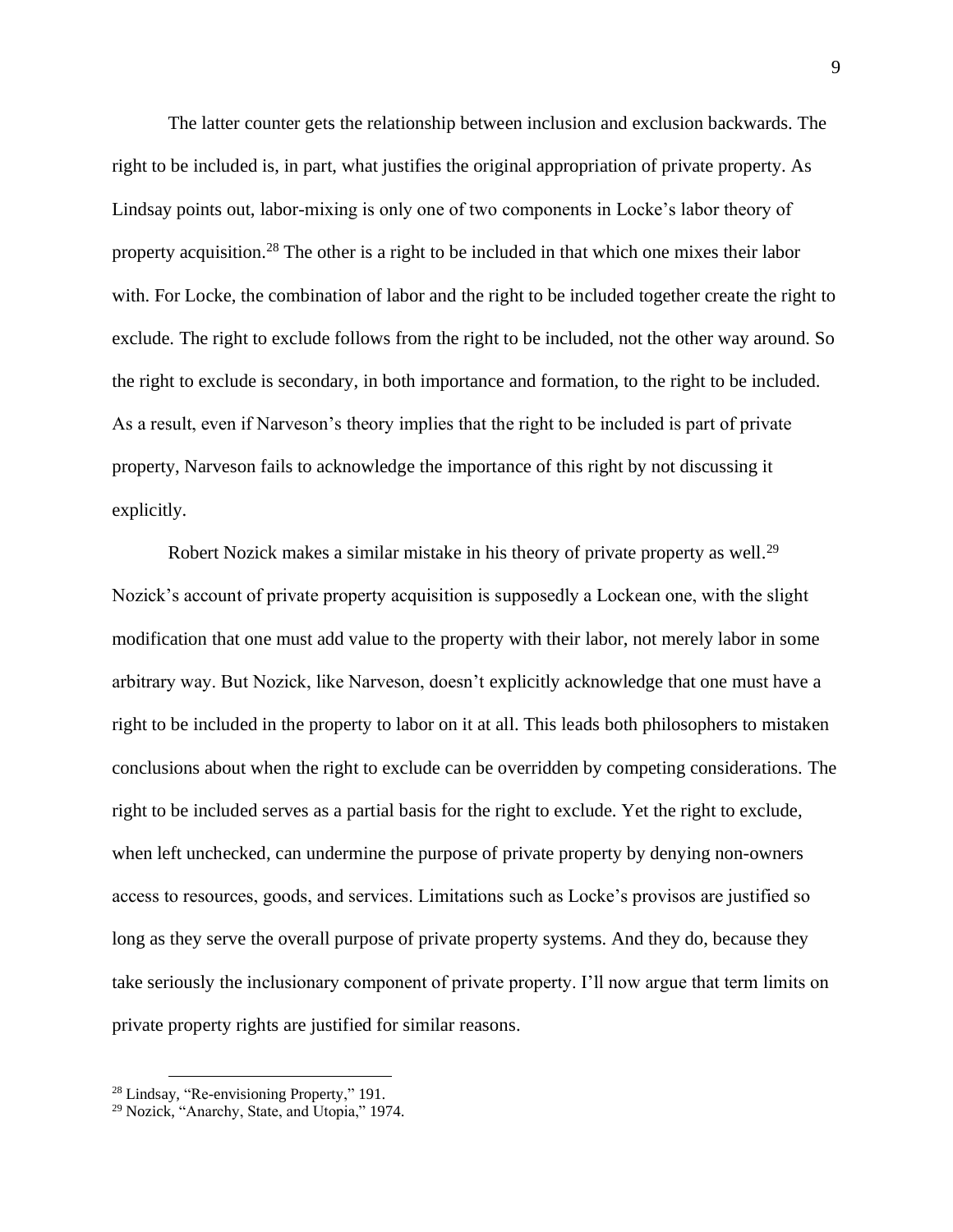### **4 THE CASE FOR TERM LIMITS**

<span id="page-18-0"></span>Consider the following three "laborers." First, a musician who composes a melody. Second, a scientist who invents a new medicine. And third, a farmer who plants crops on previously unoccupied/unclaimed land. By most common accounts of property rights, it seems like some type of labor is performed and a property right is created in each of these cases. Yet under current U.S. law, none of these property rights last for the same amount of time.<sup>30</sup> The musician can file for copyright to secure lifetime ownership of the melody plus 70 years of ownership to her next of kin. 70 years after her death, the melody will enter the "public domain," available for anyone to hear or play without interference. The scientist can file a patent application, which (if approved) will allow her to be the only one with the formula for the medicine for 20 years. After that, the formula for the medicine will enter the public domain, and anyone with the means to craft and distribute the medicine may do so.

In contrast, once the farmer plants her crops she may put a fence around the land, call it hers forever, and pass it down to her children who may do the same for generations. This is a flaw with the current system of private property in the U.S. There are good reasons why private IP rights like copyrights and patents expire by default. I'll explain these reasons in the first subsection and argue similar reasons apply to OP in the second.

# <span id="page-18-1"></span>**4.1 Why Do Private IP Rights Have Term Limits?**

For both copyright and patents, term limits are justified because they balance short and long-term benefits in a way that facilitates access for all, over time. As David Schmidtz says, "respecting the property system has to be a good option for just about everyone, including those who arrive

<sup>10</sup>

<sup>30</sup> Supra note one.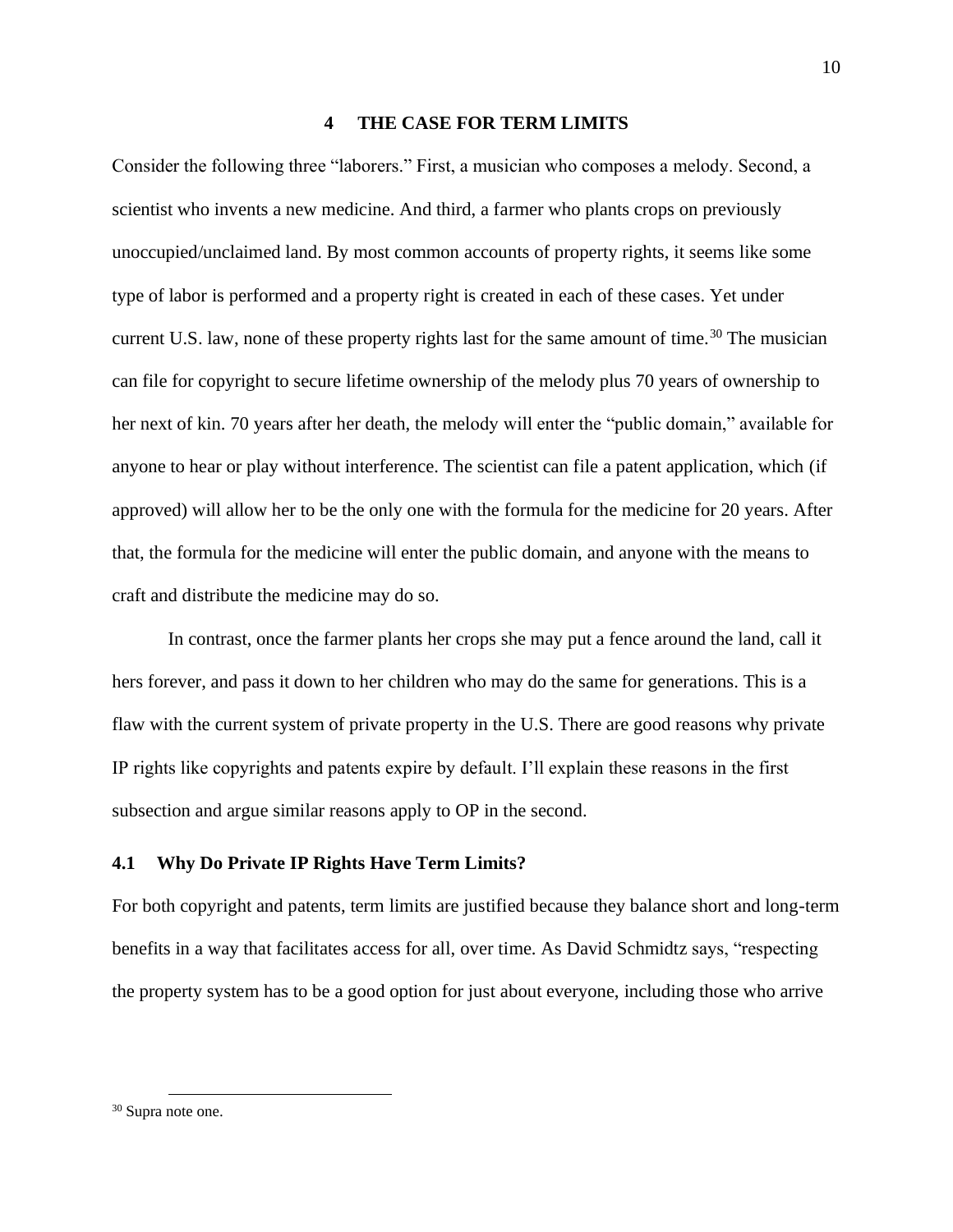too late to be part of the wave of first appropriators."<sup>31</sup> Term limits respect the contributions of this first wave and compensate them appropriately. But they also provide opportunities for following waves of potential property owners.

The IP laborers ought to be able to enjoy the fruits of their intellectual labor. Financial compensation is surely not the only reason why people make art and invent new things, but it is one reason. And financial stability is often what allows people to do these things even if they have other motivations for doing so. But once the original creator dies, they can no longer be compensated. Their chosen parties might still benefit from the creator's work for some time, but eventually intellectual works enter the public domain, and for good reasons.

First, existing IP facilitates the creation of new IP. Invention and artistic creation are iterative processes. Although there are ways to take inspiration from privately owned works without violating IP laws, this is often a gray area. Legal battles ensue, and these take up resources which could be used more efficiently elsewhere. The use of public domain works avoids these costly gray areas. The ease and scope of how existing IP can be used as inspiration expands considerably once a work enters the public domain. New intellectual works are indebted to the ones which came before them, and future works will be indebted to new ones all the same. Thus, term limits on private IP rights serve dual, backward, and forward-looking purposes. A public domain takes seriously where existing IP came from, and where new IP will come from.

Second, great minds think alike. People can have the same ideas independently of each other. I might write the next great American novel independently, only to discover that it is far too similar to an existing book which I genuinely had no knowledge of. Or I might figure out a formula for medicine only to then find out that someone else already discovered the same

 $31$  Schmidtz, 84.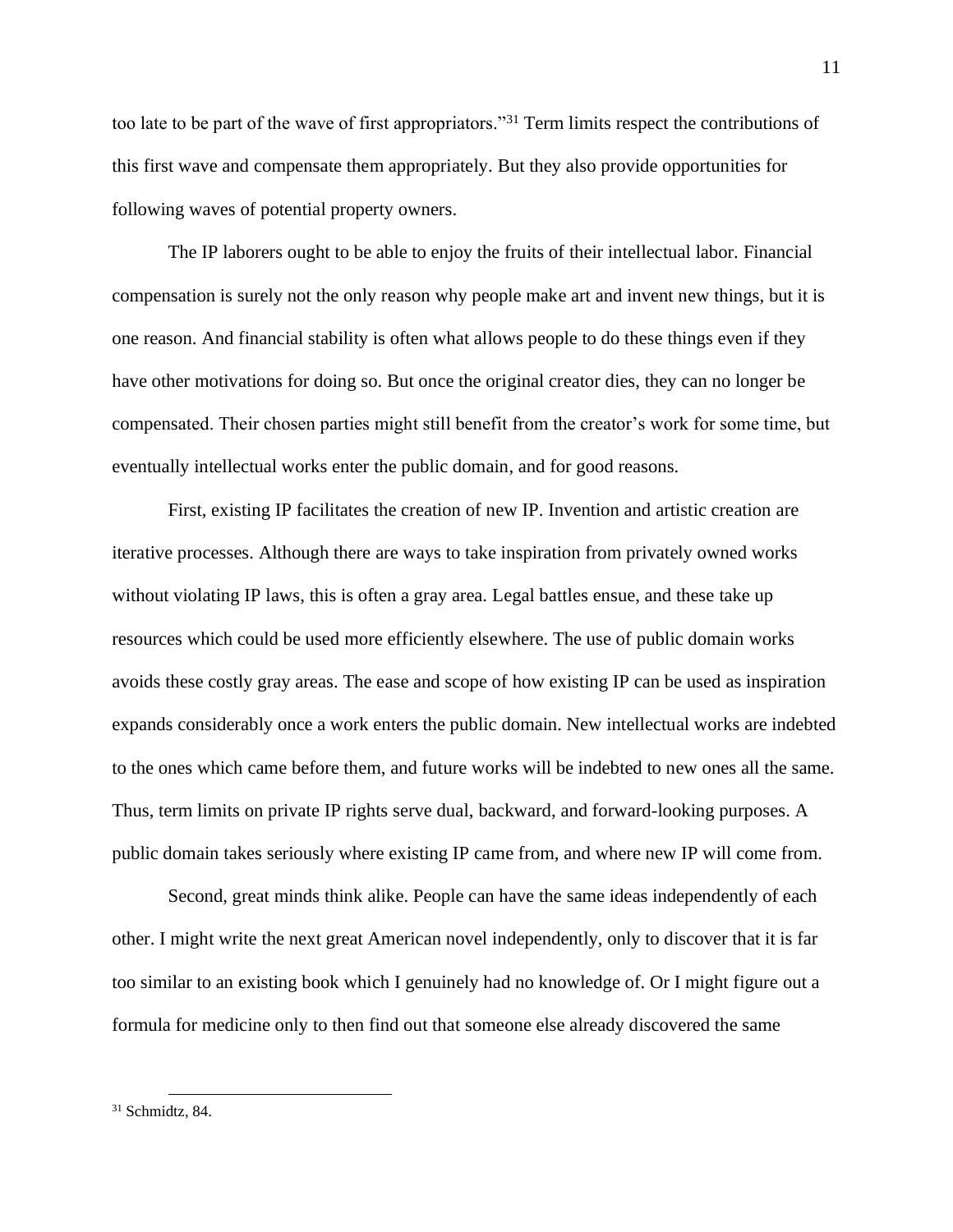formula and patented it. I performed intellectual labor, I did not merely copy someone else's work, and yet I won't be compensated. While the public domain doesn't solve this problem for all cases, it does reduce the amount of them considerably. In cases where great minds have thought alike, those who arrived in later waves of laborers can still be compensated if previous copyrights and patents have expired.

As previously noted, the term limit is much shorter for patents than copyright. While art and media might be a necessary component of a life worth living, things protected by patents are often more literally matters of life and death. Take our second laborer, the scientist who invents a new medicine. Although the same backward-forward reasons are present, the forward-looking reasons are weighted much more heavily here. The scientist ought to be compensated, but sick people ought to get medicine. Patents might make that difficult, because they allow patent holders to be the sole provider of their IP. The scientist might then charge considerably higher than market price because the sick people might have no alternatives. So, the term limit on patents is much shorter.

If copyright and patents were permanent, then IP rights would *not* be "a good option for just about everyone… [especially] those who arrive too late to be part of the wave of first appropriators."<sup>32</sup> We don't want these rights to *merely* compensate people for their labor on the private level. We want the musician and scientist to profit from their work, but we also want access to good music and effective medicine. Term limits on IP rights balance these desires by compensating laborers in the short term while facilitating access to IP over the long run. Permanent IP rights would only accomplish short term compensation without facilitating access to IP over the long run. There's no reason to think OP would be any different.

 $32$  Ibid.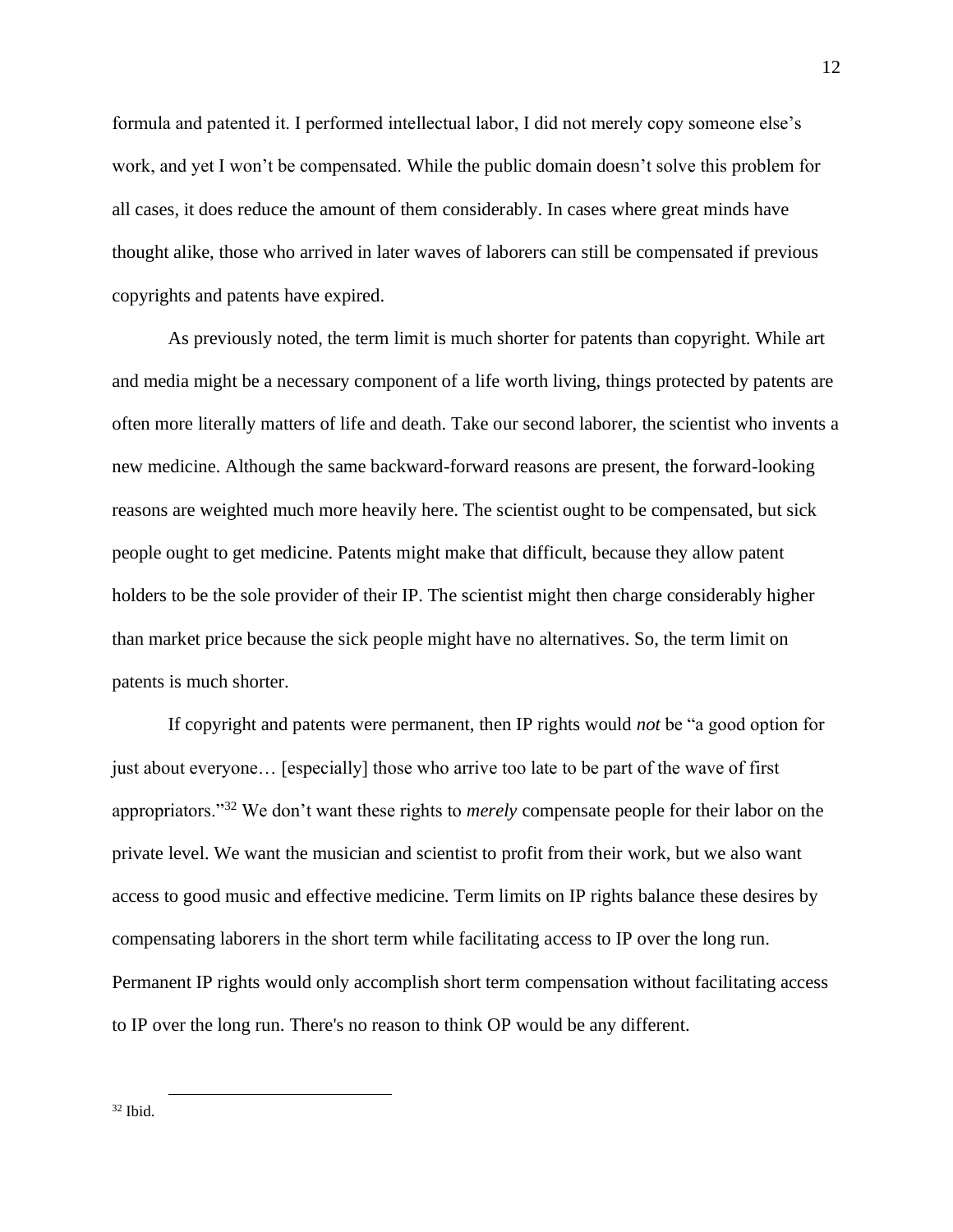# <span id="page-21-0"></span>**4.2 Why Should Private OP Rights Have Term Limits?**

Permanent OP rights allow owners to deny access to non-owners indefinitely, which can undermine the original purpose of private property rights. Currently, in the absence of term limits for private OP rights, some people have access to many more resources, goods, and services than they need while others lack sufficient access to the things they need to live even moderately good lives. Take two basic necessities: food and shelter. In the U.S., there is rampant food waste yet hunger and food insecurity, and a considerable homeless population is denied access to a glut of vacant homes.<sup>33</sup> These are of course complex issues with many contributing causes.<sup>34</sup> But, as I'll show, the permanence of the right to exclude is clearly one of them.

There is enough space for the homeless and enough food for the hungry. However, if the homeless and hungry were to try to dwell in vacant homes and take excess food, they would be denied on the grounds that such resources do not belong to them. To gain access to these resources, they would have to either purchase them or rely on owners voluntarily renouncing their right to exclude. Since owners are not excluding others because they themselves would otherwise be homeless or hungry, this is clearly a situation in which the purpose of private property is being undermined. People are being denied access to resources, but not for the sake of securing access for others. Instead, the homes remain vacant and food is eventually wasted. Moreover, this situation has continued indefinitely over time, with private owners maintaining the right to pass down property over generations.

<sup>&</sup>lt;sup>33</sup> See "Food Loss and Waste" from the U.S. Food and Drug Administration for current and historical data. For preand post-pandemic data on hunger in the U.S. see "Understand Food Insecurity" and "Hunger in America" respectively, both from *Hunger and Health: Feeding America.* Current estimates put the number of homeless at 580,466 and the number of vacant homes at 15,639,000. See ""State of Homelessness: 2021 Edition," from the National Alliance to End Homelessness, and "Quarterly Residential Vacancies and Homeownership, Second Quarter 2021," from the U.S. Census Bureau. For pre-pandemic numbers see Sylvester, "Fact Check," 2019. <sup>34</sup> One of which is surely the Coronavirus Pandemic. But the sources cited here contain data on these subjects which shows these were issues even before the pandemic.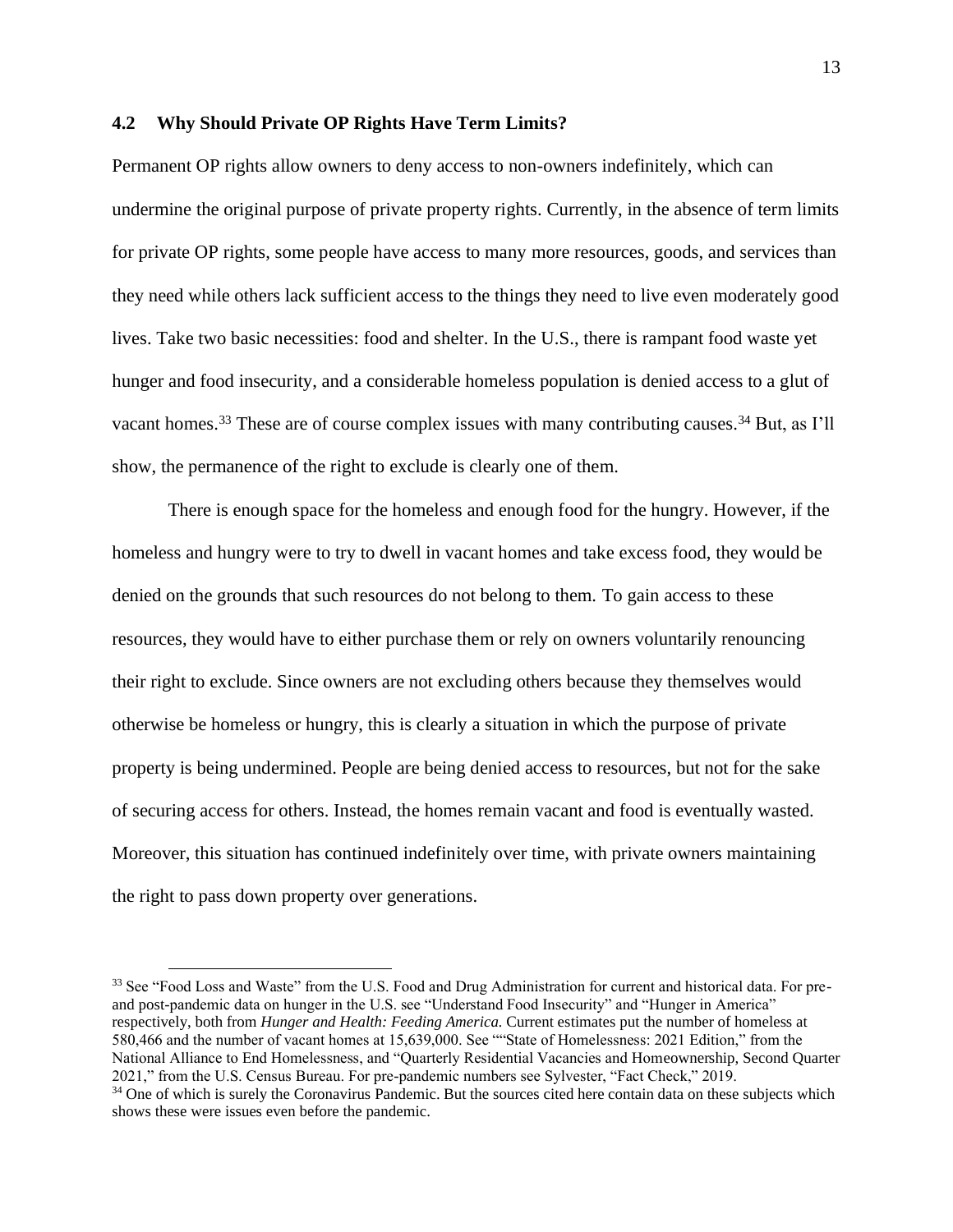The problem is not (necessarily) that property rights conflict with some other value like equality or exploitation. Rather, the problem is that our current conception of private property lacks sufficient limits on the right to exclude others from OP, which has in turn prevented private OP rights from addressing allocation problems. Inequality and exploitation might reflect these problems. But where socialist, communist, or Marxist arguments seek a shift from private property to alternative conceptions of property, my aim here is to propose rule changes about the length of private property rights. I.e., a shift from one conception of private property to another. And I propose this in light of things which are problems by classically liberal, Lockean standards. The permanence of exclusionary rights has led to the sufficiency, spoilage, and charity provisos going unfulfilled, and the fundamental law of nature being violated for the sake of exclusionary property rights. Private property rights are not fulfilling their inclusionary purpose. Liberals, libertarians, and capitalists of varying stripes should be concerned by these issues precisely because private property rights are being violated. It's just the *inclusionary* right that is being violated, rather than the exclusionary one.

Recall that for IP, term limits helped to fulfill Schmidtz' stipulation that various generations have good reasons to respect the overall property system. The public domain addresses the inherent trade-off of access which comes with the right to exclude. Private owners secure their own right to be included in the short term by denying access to others, then over the long-term property enters the public domain which either facilitates access for non-owners directly or facilitates the acquisition of private property, thus turning non-owners into owners. The right to exclude is utilized to uphold the right to be included without the former infringing upon the latter. This is precisely how a public domain for OP could address issues like nonowners being denied access to food and shelter.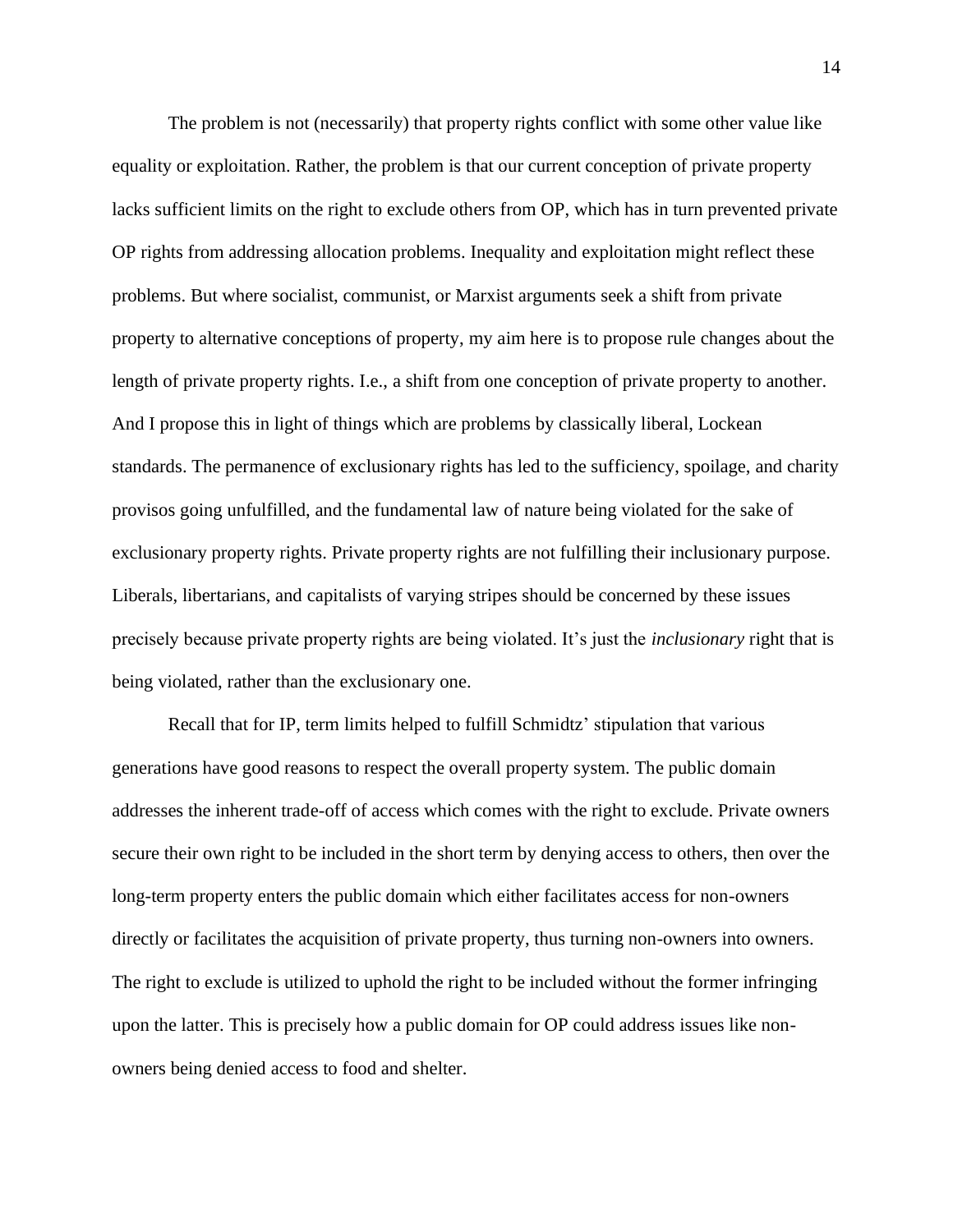Moreover, just as the public domain of IP can be used to facilitate the creation of new intellectual works (and thus new private property rights to those works), so too can the public domain of OP. For instance, one public program which might be funded is a universal basic income. People would have a private, exclusionary right to the income which they receive through such a policy. The result would resemble Thomas Paine's proposal for a "national fund" in *Agrarian Justice*. <sup>35</sup> Other examples include public grants for research, investment, and development. Tangible assets could be granted, auctioned, or raffled off to private individuals. In this sense, the public domain continually cycles property through inclusionary and exclusionary statuses. This helps prevent either type of right from becoming too dominant. For a more detailed examination of this, I now turn to policy proposals.

### **5 POLICY PROPOSALS**

<span id="page-23-0"></span>First, some preliminary notes. Not all forms of IP rights expire.<sup>36</sup> Similarly, as the proposals will show, I don't argue that *all* OP rights should expire, especially not rights to personal property such as clothes, cell phones, toothbrushes, etc. Second, just as systems of private property without term limits can have many varying details, so too can systems with term limits. As Waldron points out, "[o]nly so much can be done at the philosophical level, and philosophers do their discipline no service by insisting, for example, that traditional arguments such as Locke's... should be rejected because they are not conclusive on the details of property arrangements."<sup>37</sup> Objections to the details of term limits are not the same as objections to term limits in general.

<sup>35</sup> Paine, *Agrarian Justice*, 15-16. Paine argues this follows from the fact that adding value to land through labor simply doesn't entitle one to the land, only the fruits of the labor itself. This argument cuts against traditional theories of property, whereas I claim such a proposal follows from a proper reading of those theories. <sup>36</sup> Supra note one.

<sup>&</sup>lt;sup>37</sup> Waldron, 60-61.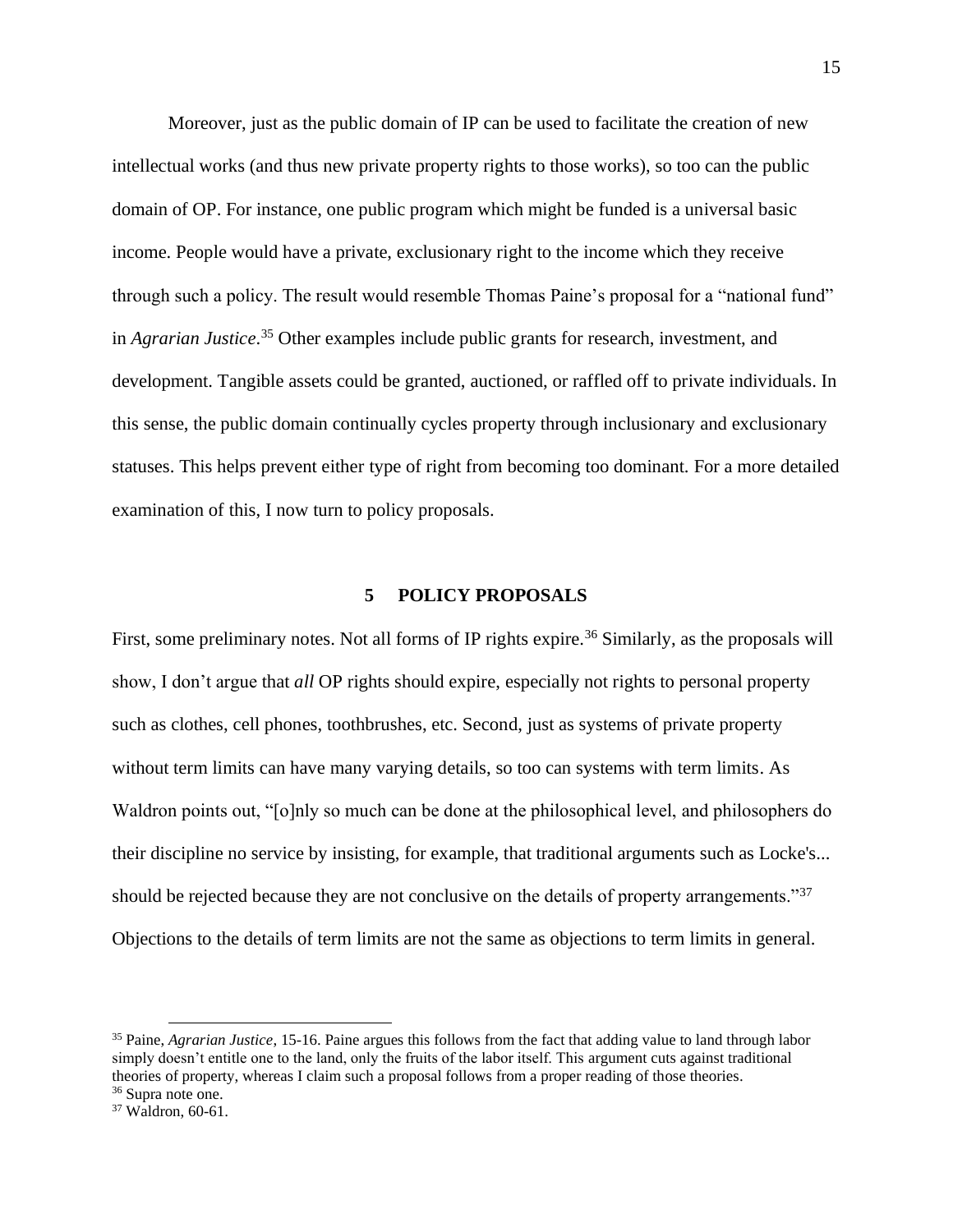My goal is merely to provide some potential instances of what I take to be a necessary shift *away* from permanent exclusionary rights. Disagreement about the exact length of term limits is inevitable. The details of these policies are flexible, so term limits synergize well with the sort of policy experimentation advocated for by proponents of deliberative democracy.<sup>38</sup> And democratic institutions will surely be a key component to shaping term limit policies.

### <span id="page-24-0"></span>**5.1 Intergenerational Term Limits: "Lifetime Plus N"**

My first proposal is modeled after copyright, and targets land and real estate specifically. Term limits could be instituted in the following way. Starting at a specific point in the future, property rights to land/real estate will become temporary. The time between now and then should give current owners considerable notice about this change. Then, current private land and real estate owners will maintain their right to exclude for the remainder of their lifetimes and be able to bequeath that right to another party. But that party will only maintain their inherited right to exclude for "N years," after which the property will enter the public domain.

Previous advocates for temporal limits on private OP rights have argued for simple lifetime limits. Michael Otsuka argues for an interpretation of Locke's sufficiency proviso on which leaving 'enough and as good' entails that "individuals possess only lifetime leaseholds on worldly resources... [and] whatever worldly resources they improve."<sup>39</sup> D.W. Haslett argues that inheritance runs counter to capitalist values like "the ideal of distribution according to productivity... the ideal of equal opportunity... [and] the ideal of freedom in the broad sense."<sup>40</sup> Haslett therefore argues that the practice of inheritance should be abolished, effectively placing a lifetime limit on private property rights.

<sup>38</sup> E.g., Anderson, "The Epistemology of Democracy."

<sup>39</sup> Otsuka, "Appropriating Lockean appropriation on behalf of equality," 8 (open access version).

<sup>40</sup> Haslett, "Is Inheritance Justified?", 151.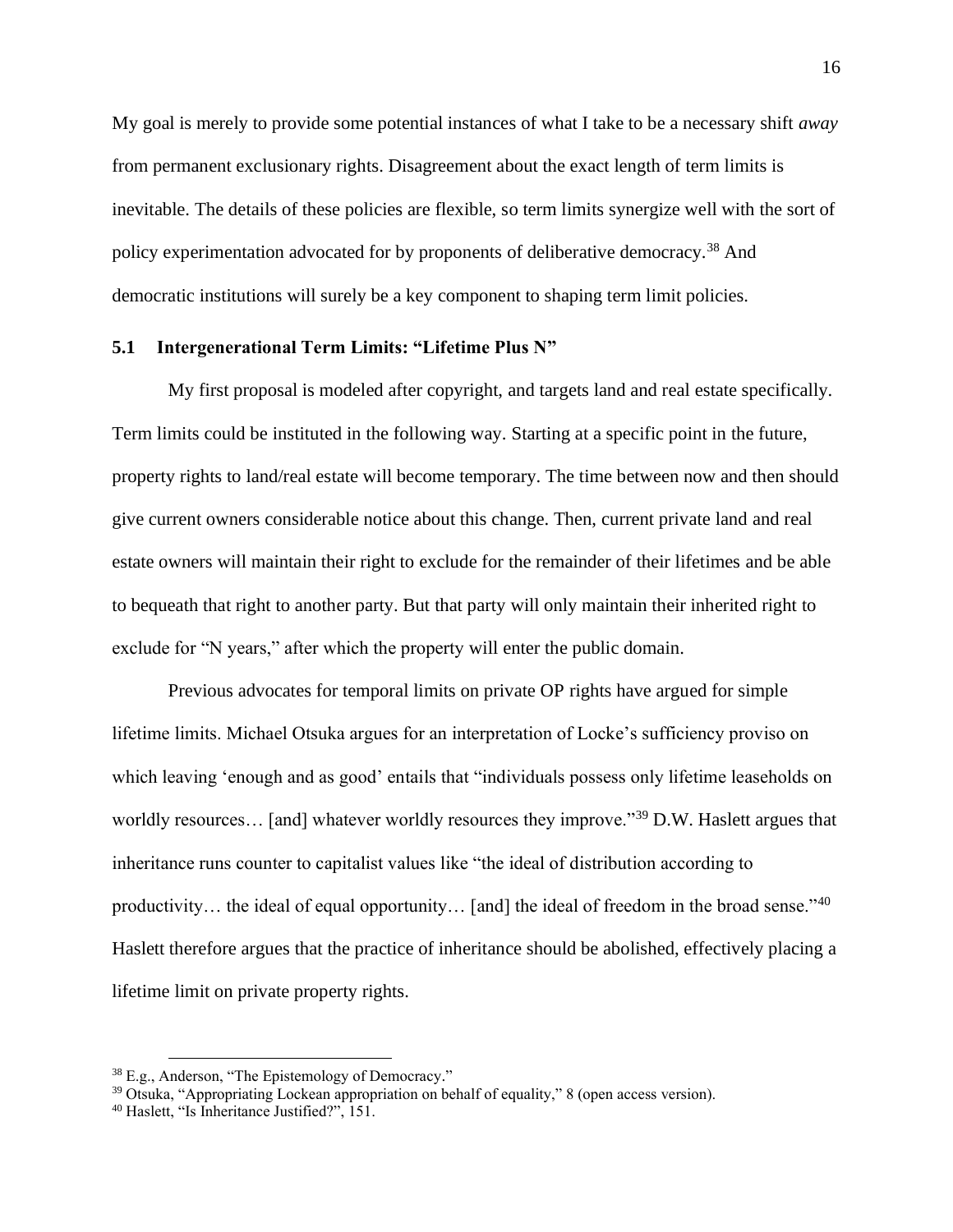However, these proposals have their drawbacks. Mainly, that death is often sudden and unforeseen. Severing property rights at or around time of death will thus be logistically challenging. Institutions will have to deal with unscheduled and irregular influxes of property into the public domain. My proposal helps avoid such issues with the "N years" period. When private owners die, their property can be flagged and the exact future time at which it will enter the public domain can be noted, which addresses the need to liquidate and redistribute tangible assets. Of course, this will not solve logistical problems entirely, and one might argue maintaining a public domain will be logistically infeasible despite this "N years" period. This concern will be addressed in the next section.

Additionally, there are some circumstances where we might think a limited form of inheritance would be justified. For instance, Haslett notes exceptions to his argument such as allowing children and spouses to inherit the property of their deceased parents and partners, respectively.<sup>41</sup> This seems sensible, since children and spouses are often dependent upon their parents and partners. Yet one might also worry that exceptions to the rules could create loopholes in the system and allow property owners to effectively make their property rights permanent once again by continuously funneling property rights down chains of people legally classified as dependents. Or one might have the opposite worry, that such exceptions might be underinclusive of the situations in which limited inheritance would be justified. Consider two lifelong friends who share resources and dwell together. It seems like these people should be allowed to have a similar property arrangement as spouses despite their lack of romantic connection.

In contrast to Haslett, my policy proposals can avoid these issues. Instead of allowing for exceptions and needing to decide which circumstances will and will not be exceptional, the need

<sup>41</sup> Ibid, 138-139.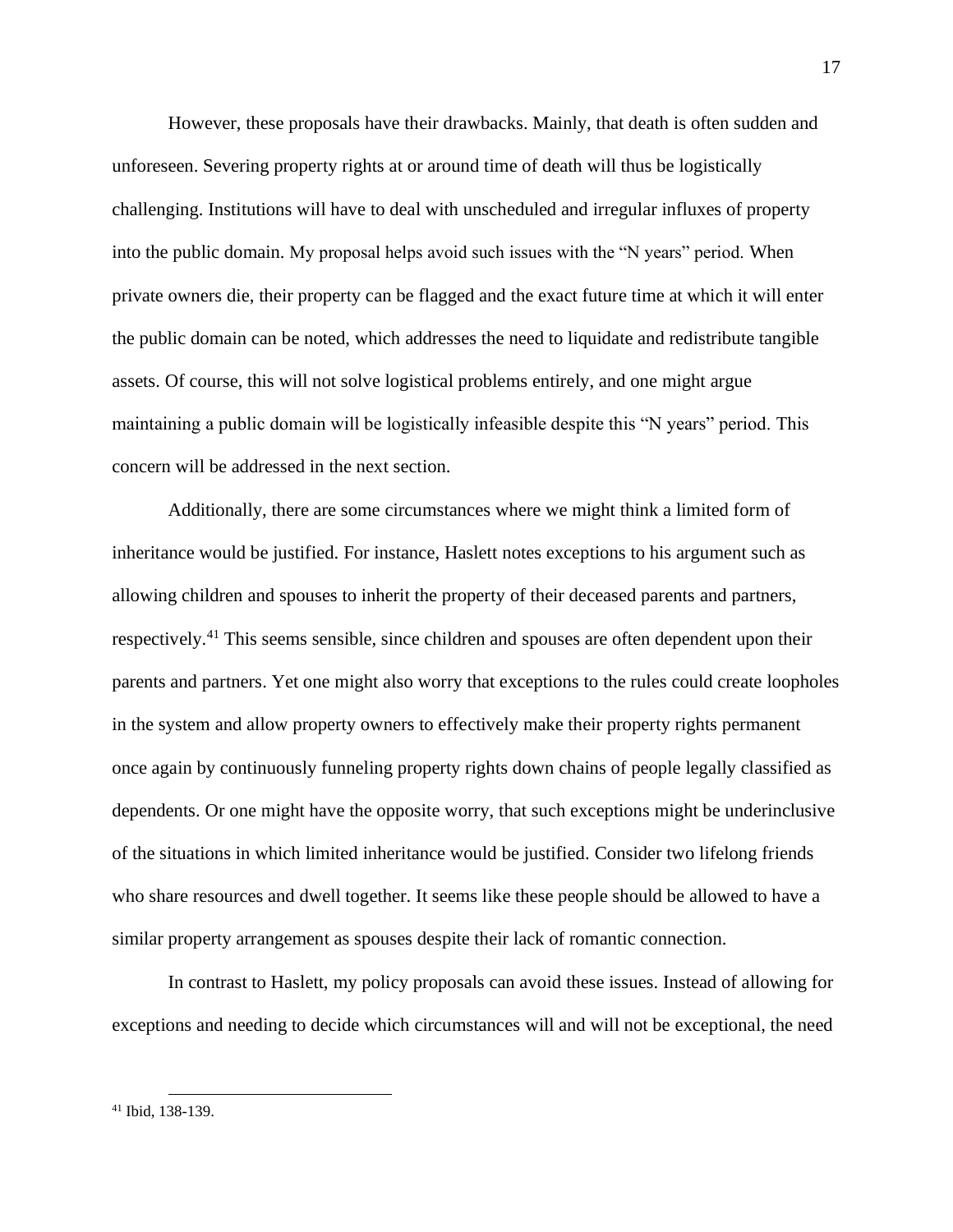for some limited form of inheritance is addressed by the "N years" period. This will allow families and close friends alike to pass property down across a generation. But this will not lead to the indefinite extension of private property rights because those inheriting property will only be entitled to it for "N years." There is still the matter of deciding on the appropriate value of N. It might even be the case that an ideal policy would allow for limits on some property to be "2 lifetimes plus N years." As discussed in the opening of this section, the precise length is beyond the scope of this paper. But allowing for some level of inheritance across a limited number of generations without making exceptions to the general framework of the argument is another advantage of my argument over Haslett's. (And by extension Otsuka, who's argument categorically prohibits any instances of inheritance, no matter how limited.)

#### <span id="page-26-0"></span>**5.2 Intragenerational Term Limits: "Diminishing N Years"**

My second proposal is modeled after patents and targets passive wealth generation. Two paradigmatic examples of this are capital gains and income from rental agreements. Labor might be done incidentally to such sources of income, but the income is not earned as a result of such incidental labor. For instance, a landlord might make repairs on a property, a stock trader might file paperwork, but neither receives a check because of those activities. Rather, they receive it through passive ownership of property (either tangible real estate or shares of companies). Both would still receive such income if no repairs or paperwork were required.

So, say one purchases a property. For N1 years, they collect rent from tenants as one currently can. After that, for the next N2 years they can only collect half as much. After that, their exclusionary right to the property expires. Unless they begin to dwell there themselves, the property would enter the public domain. Or imagine a similar situation with shares of stocks and income from capital gains, but with a key difference. It seems more sensible for the ownership of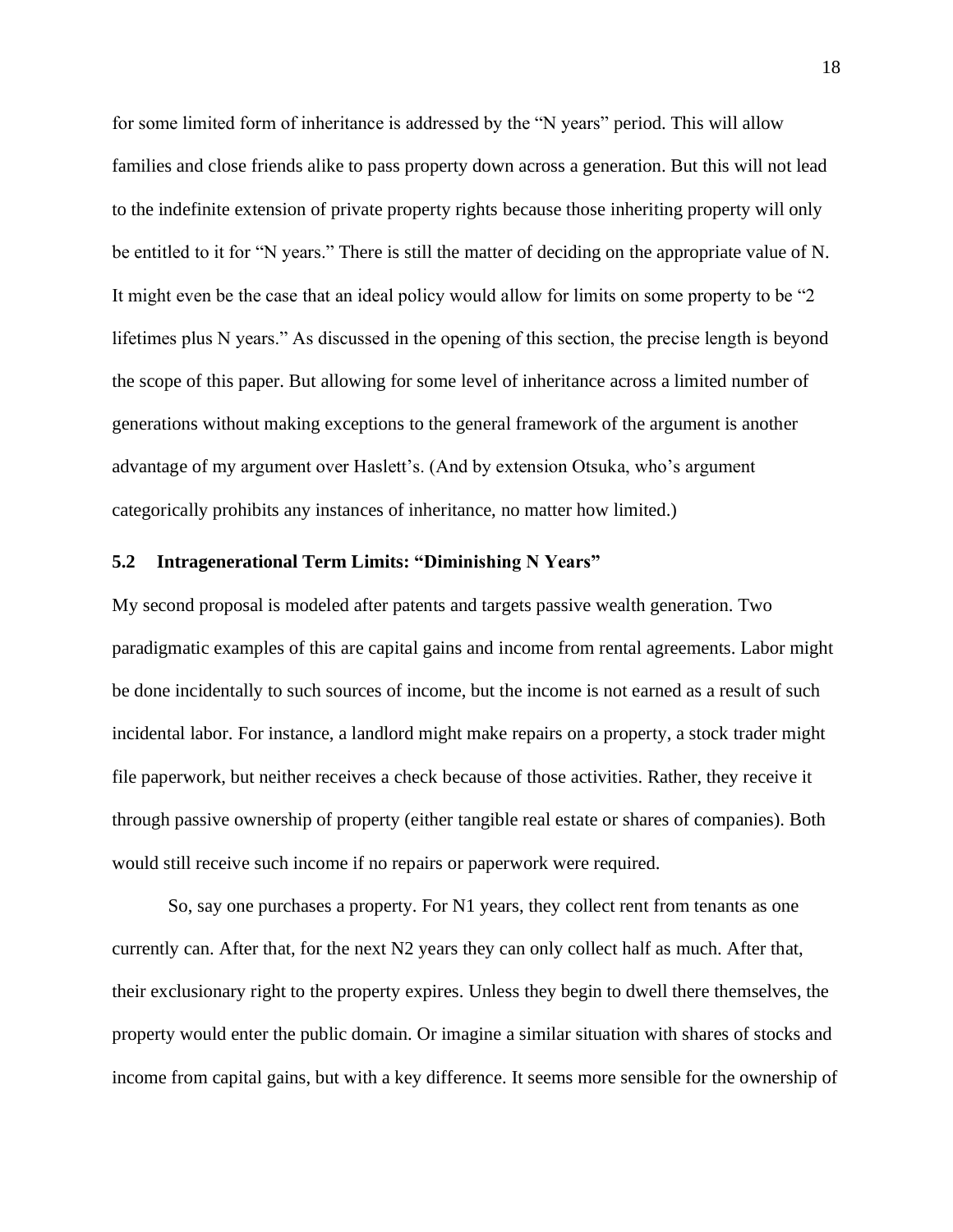shares to be relinquished to employees of the company rather than enter the public domain. (And for those shares to have been purchased from the employees in the first place.) Thus, with these term limits, ownership of stocks would constitute a cyclical transformation between states of traditional shareholder ownership of firms and collective worker ownership of firms.

While this particular policy departs from the tangible public domain, it still instantiates the general framework of the argument by placing timed limitations on the right to exclude for the sake of upholding the right to be included. Collective ownership allows employees of corporations to be included in resources they would otherwise be denied access to, just as the public domain allows members of communities to be included in resources they would otherwise be denied access to. So, this variation in intragenerational term limit policy details is just a result of the same argumentative framework being applied to different types of property.

#### **6 OBJECTIONS AND REPLIES**

<span id="page-27-0"></span>I'll now consider two potential objections to my argument and provide a reply to each. First, I'll consider the objection that my policy proposals are too similar to taxation, and thus either irrelevant or vulnerable to the same critiques as taxes. (By addressing this objection, I will also preemptively address the objection that my policy proposals are not feasible.) Second, I'll consider the objection that my policy proposals would result in owners letting the condition of their property deteriorate to an unacceptable level.

# <span id="page-27-1"></span>**6.1 Taxes or Term Limits?**

One might point out similarities between my proposals and more straightforward accounts of redistribution through taxation, and thus either argue term limits are a trivial reconceptualization of taxes or reject them for the same reasons that taxation is often rejected. But this would be a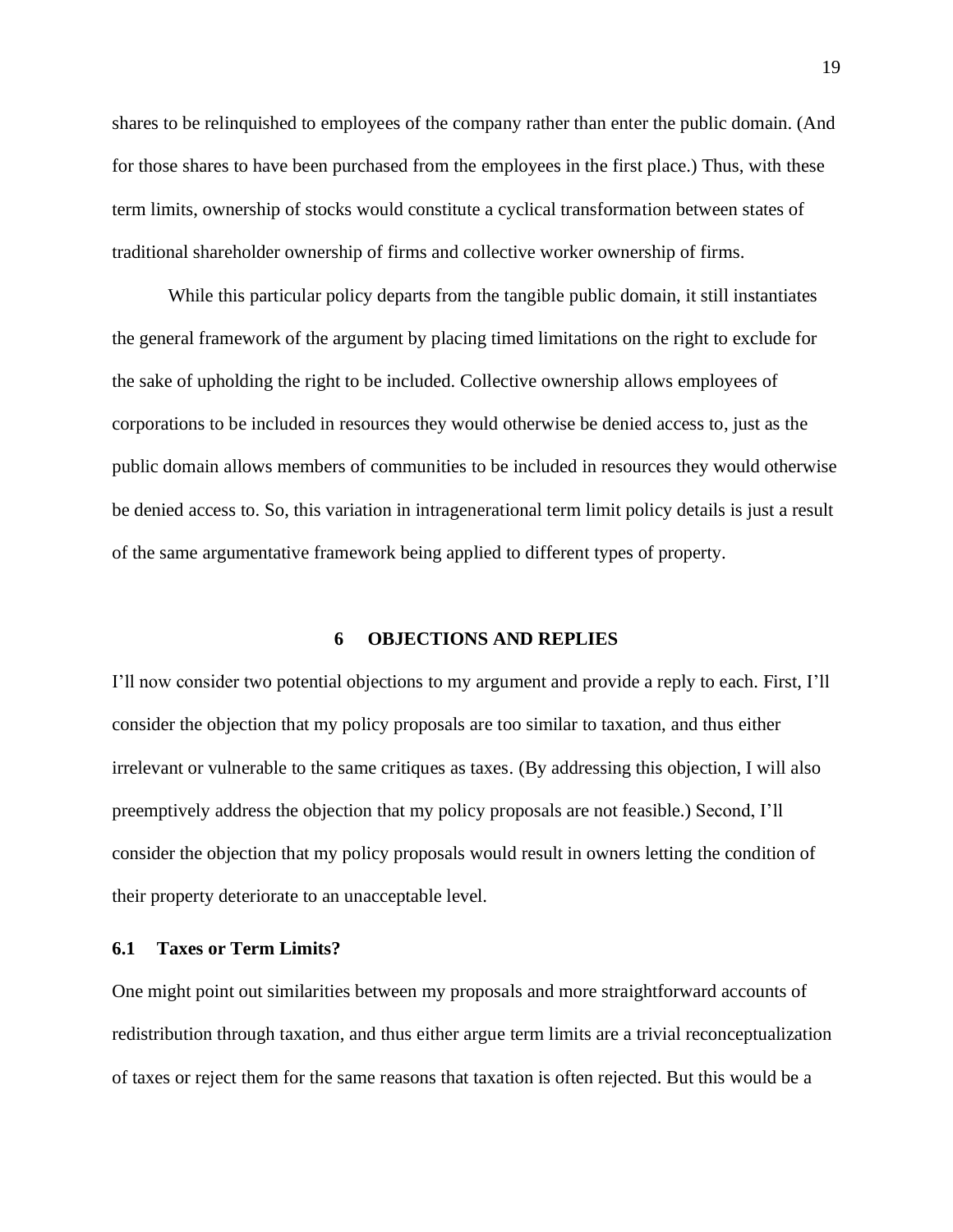mistake. Taxation is typically justified in opposition to property rights, as is the case in Murphy and Nagel's *The Myth of Ownership*. <sup>42</sup> Instead, these term limit policies are novel proposals which ought to be considered in light of new discoveries about what property is, and ought, to be. This side-steps typical anti-taxation arguments like Schmidtz' rejoinder to Murphy and Nagel.<sup>43</sup> Waldron undertakes a similar project to mine but appeals to a less popular and intuitive Hegelian theory of property, allowing opponents to fall back on Lockean theories, like Nozick's.<sup>44</sup> In making a Lockean case for term limits, I've now shifted the burden back onto Nozick and his advocates.

The potential problem raised by Bas van der Vossen can also be avoided. van der Vossen argues that people "who acquired property, but are liable to lose it if others choose to rely on redistribution, will find their rights insecure."<sup>45</sup> van der Vossen's concern is legitimate. It's logically possible that "[i]f redistribution undoes subjection for the propertyless, it may recreate it on the other end."<sup>46</sup> But there's no reason to think redistribution will *necessarily* do this, and there's two reasons to think it can be avoided.

First, since the point of private property is to solve allocation problems, individuals cannot object to so-called "redistribution" of property so long as such policies don't frustrate those problems, but rather address them. Those who lack access to the resources, goods, and services required to live reasonably good lives face a severe allocation problem which well-off folks do not. Moreover, those who have much more than they need, or in some cases could reasonably want, are not having their rights violated so long as they maintain sufficient access to

<sup>42</sup> Murphy and Nagel, "The Myth of Ownership," 2002.

<sup>43</sup> Schmidtz, 88-98.

<sup>44</sup> Waldron, 1988.

<sup>45</sup> van der Vossen, "As Good As "Enough and As Good"," 198.

 $46$  Ibid.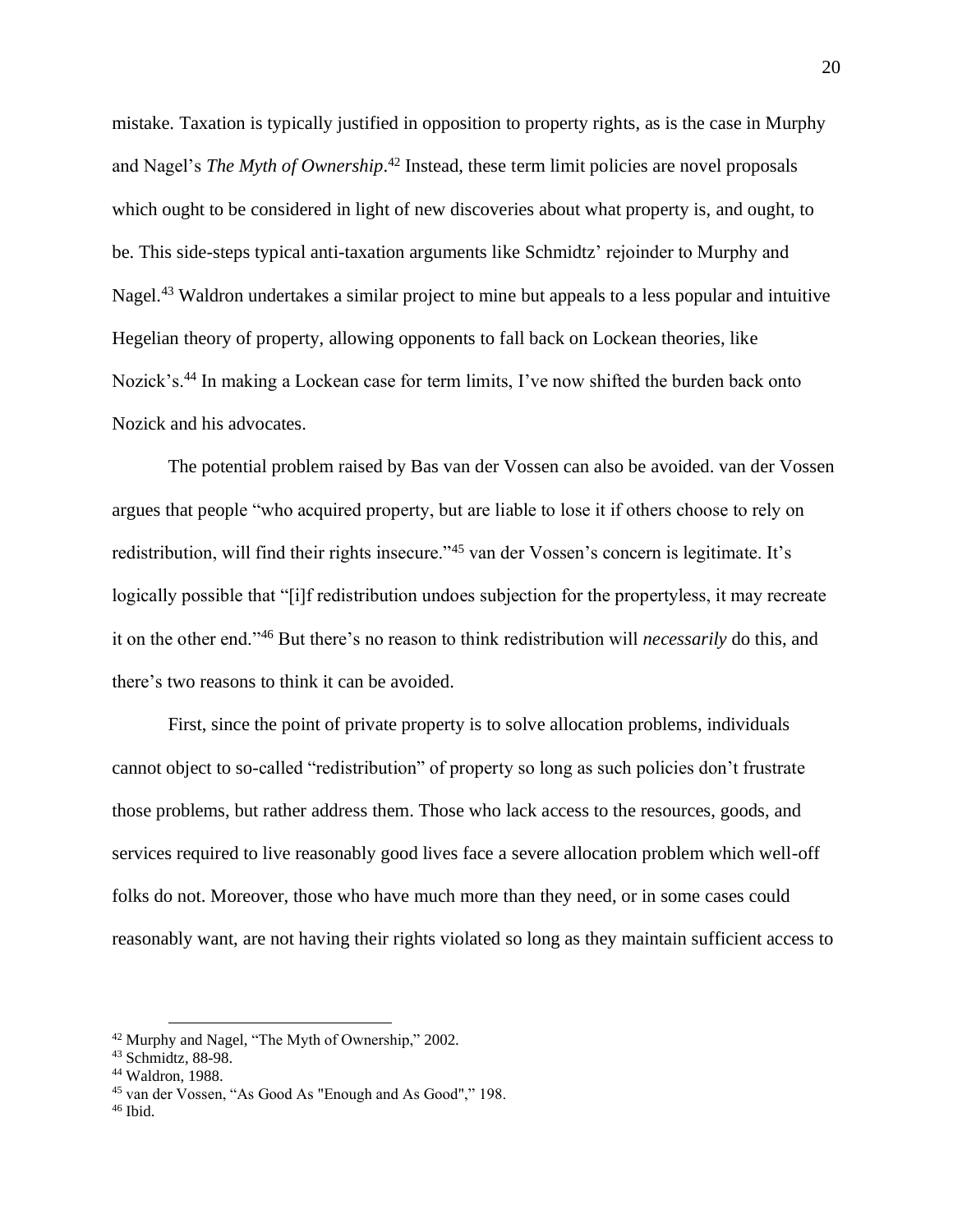resources, goods, and services. Even if it's not immediately clear where *exactly* the line between severe lack and severe abundance is, it's abundantly clear that some people are far above it while others are far below it.

Second, the property being "redistributed" here is going toward the public domain, which gives *everyone* access to resources, goods, and services. Those who have acquired property will not find their rights insecure precisely because the point of term limits is to fulfill inclusionary rights via the public domain. It's not sensible to claim these policy proposals would leave former owners wanting. Those who lose private rights to expiration still have inclusionary rights to the resources, goods, and services in the public domain. And because expired private property enters the public domain, that pool of resources, goods, and services *necessarily expands* anytime someone finds their private property expiring.

This is another advantage of intragenerational term limits over straightforward taxation. Because expired private property enters the public domain, it's goal oriented.<sup>47</sup> Tax revenue need not be put toward social programs which are in principle available to all. It could fund overseas military intervention, unnecessary pay raises for public servants, or other mechanisms of government which don't help fulfill the inclusionary purpose of private property rights. Term limits direct funds and assets toward fulfilling this purpose by categorically contributing specifically to the public domain. Whereas other justifications for taxation remain either value neutral on how that revenue is used, or else require further justification regarding what the revenue ought to be used for.

Admittedly, these differences are theoretical. When put into practice, a tangible public domain of OP might end up looking very similar to a robust social safety net funded by taxation.

 $47$  Collective ownership is similarly goal-oriented, but with the scope of the goal being limited to the employees of a corporation rather than extending across an entire community.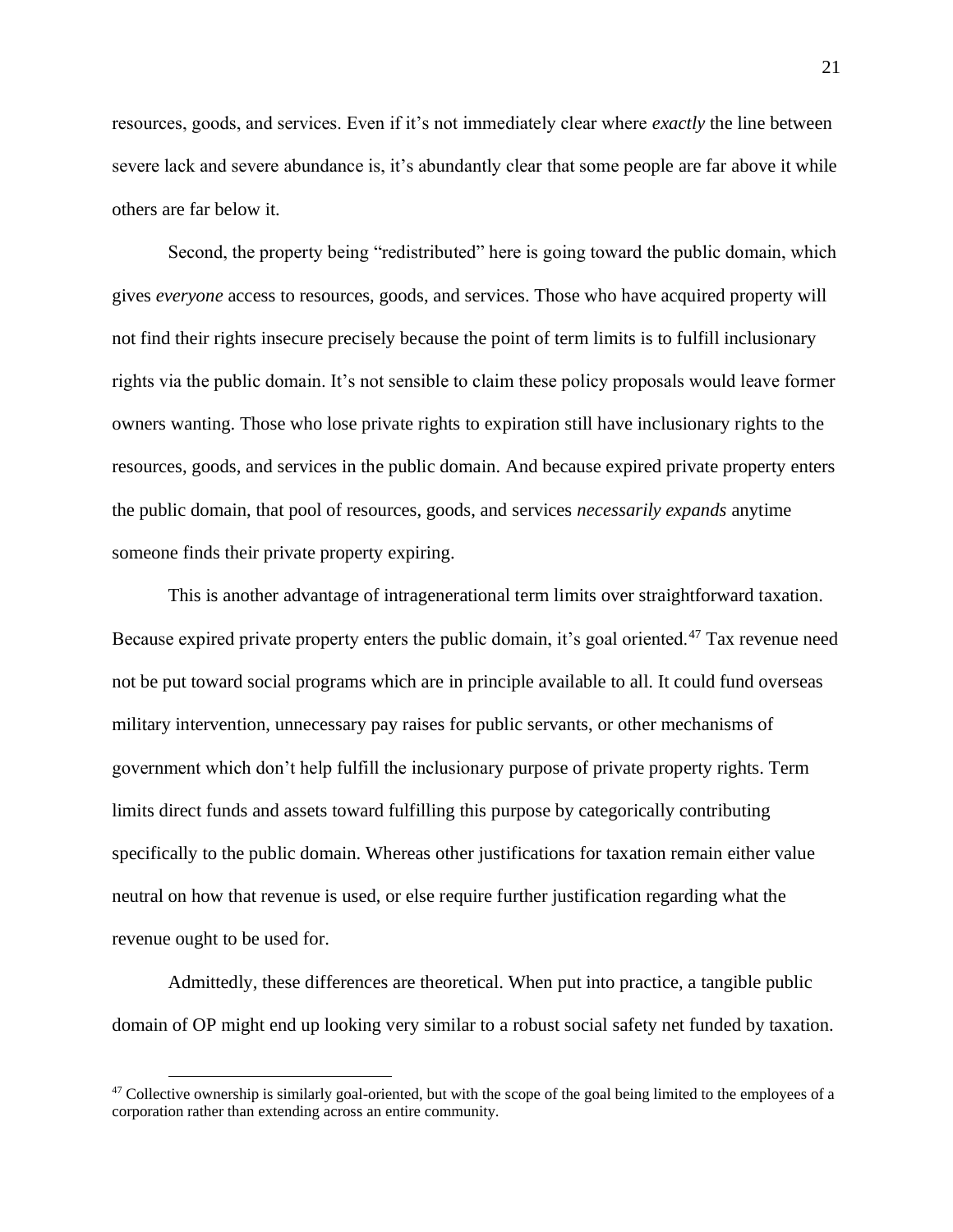But the theoretical differences are nonetheless philosophically important, as argued above, and the remaining practical similarities are a point in favor of my argument. These similarities preemptively address a related potential objection, that maintaining a tangible public domain would be logistically infeasible. While putting my (or similar) policy proposals into practice would no doubt require large, complex institutions, we have good reasons to think this is feasible. Similarly large and complex institutions already exist for the sake of collecting taxes and administering social programs. Thus, the public domain is sufficiently different from taxation at the theoretical level to warrant its own philosophical treatment, and yet sufficiently similar at the practical level to mitigate feasibility concerns.

### <span id="page-30-0"></span>**6.2 Property Deterioration**

One might object that my proposals will lead to a problem where owners allow property to deteriorate in condition (and thus value) because they know they will not be able to sell the property for a profit. Or, in the case of rental income, landlords will allow rental properties to deteriorate because maintenance costs are not worth the diminishing returns of rental income as that income decreases and eventually vanishes. I call this the deterioration objection, and it seems to work differently for two main classes of property owners: landlords subject to intragenerational limits, and property owners currently in the "plus N" period of intergenerational limits. My responses address each type of ownership.

First, let's consider owners in the "plus N" period. Here, the objection is that since owners will not be able to sell or bequeath property, they will allow the property to deteriorate due to apathy. The main problem with this objection is that it incorrectly assumes people only have two reasons to care about the condition of their property: selling and private bequeathment. Owners currently have many motivations beyond these two. The most obvious motivation that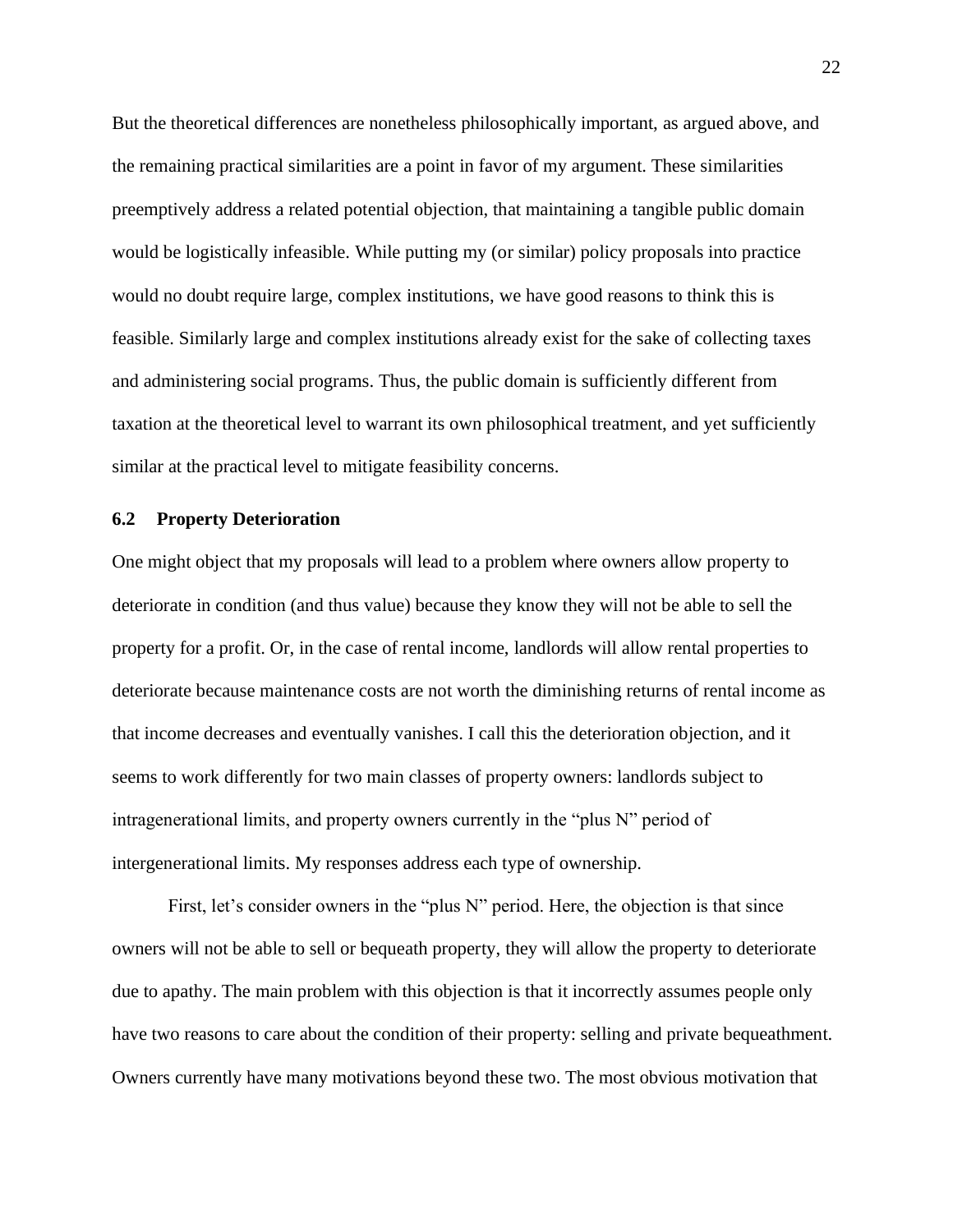one would have for maintaining their property is that they want the place where they live to be in good condition. When, for example, a useful appliance breaks in one's home, one is likely to fix or replace it. This might maintain property value, but the primary motivation would be the actual use of the appliance. I will get my air conditioning fixed in the short term because I want air conditioning, even if this doesn't lead to long term profits.

One might respond that some property owners do not live in the property they own. But even still, there remain additional external motivations for upkeep beyond profit and private bequeathment. For instance, owning property often involves membership in community organizations such as cooperatives and homeowner's associations. These groups typically involve certain maintenance standards which are motivated in large part by communities having preferences about how things ought to be in and around the area. Additionally, private land and real estate ownership is already subject to laws and regulations such as zoning laws and building codes which impose standards of quality on owners.

One can imagine perverse and unacceptable versions of these external motivations. E.g., the history of redlining in the U.S. which excluded black Americans from housing equality for decades through both private associations and public institutions. But all this shows is that not all instantiations of these private and public institutions are desirable or should be acceptable. It does not show that well-formed versions of these institutions are incapable of keeping property at a suitable condition in preparation for its entrance into the public domain. Further, the potential for institutional injustice wouldn't be avoided by keeping private property rights permanent. The misuse of private associations and public institutions is simply a separate concern which exists regardless of whether private property rights have term limits or not.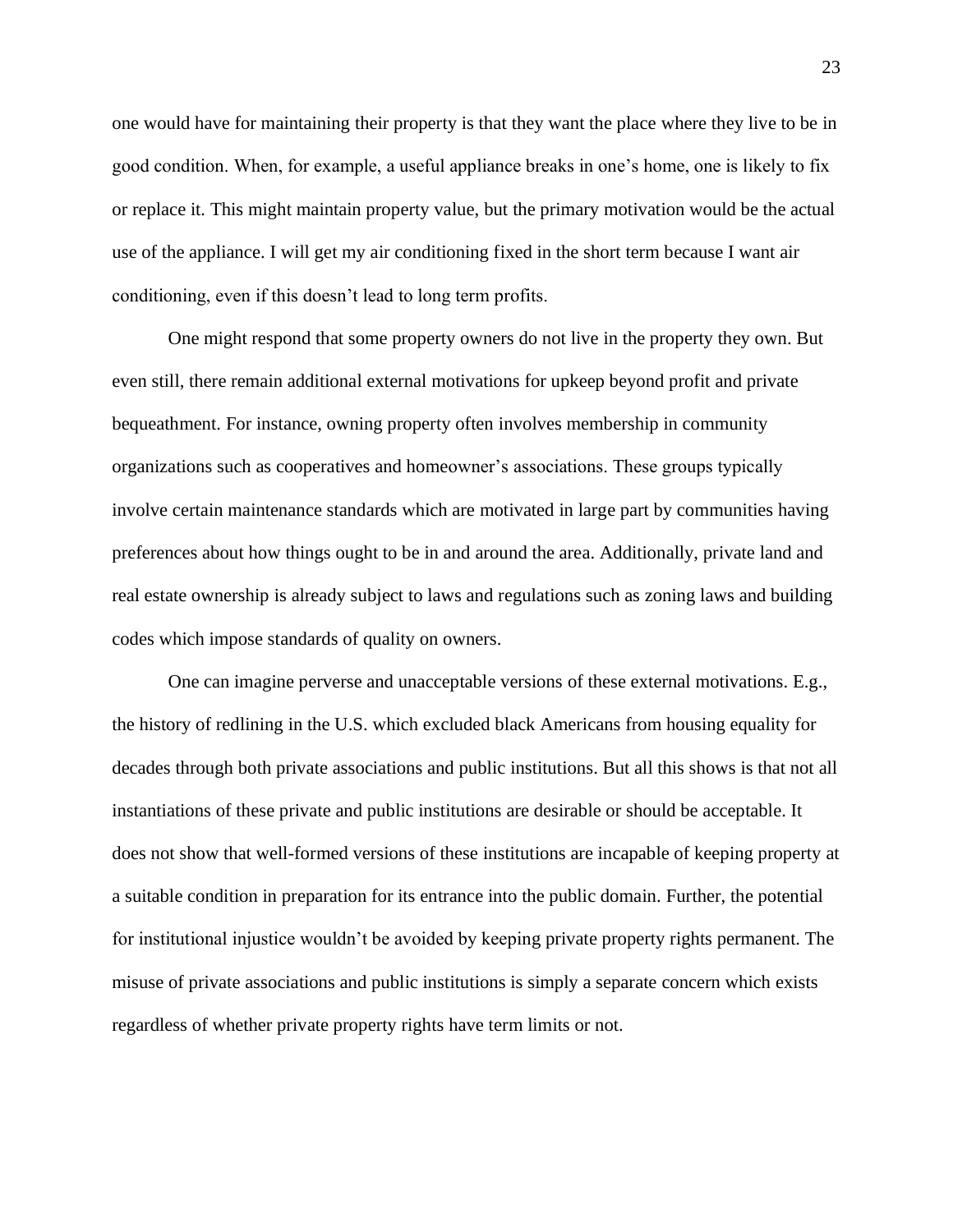Next, consider landlords subject to intragenerational limits. The first thing to notice is that most of the motivations which apply to owners in "plus N" periods also apply to landlords, since these aforementioned motivations are primarily concerned with private ownership in general. It doesn't matter whether someone is owning during a lifetime period or "plus N" period, nor does it matter whether they are collecting rental income or not, or which stage of rental income they find themselves in. Community associations and legal restrictions still apply. But, for private owners who want to rent out space to tenants, there are even more motivations for keeping their property in good condition.

Landlords will want to retain their reputation. In many areas, tenant turnover is fast. Depending on the length of the "N" period and the rate at which it diminishes, a landlord might have several different tenants live in the same unit over several years. If the period is 20 years, for instance, a landlord would likely have tenants move out before that period is over, and thus would want to maintain the property for the sake of attracting replacement tenants. This motivation will extend beyond the "N" period if they plan on acquiring any other properties and renting those out in the future. So, landlords have a good, self-interested reason to maintain rental properties. Tenants will react to poor conditions by taking their money elsewhere.

Finally, bequeathment may still motivate owners to keep property in good condition. If one cares about the community they live in, they have good reason to maintain the condition of property which will soon be publicly available to that community. (Or liquidated or repurposed for the benefit of that community.) To the extent that individuals *don't* care about their surrounding community, this is probably its own sort of problem to be ameliorated. Having a public domain of shared community resources could itself foster such a sense of community. For example, by providing communities with shared spaces to gather like parks and recreation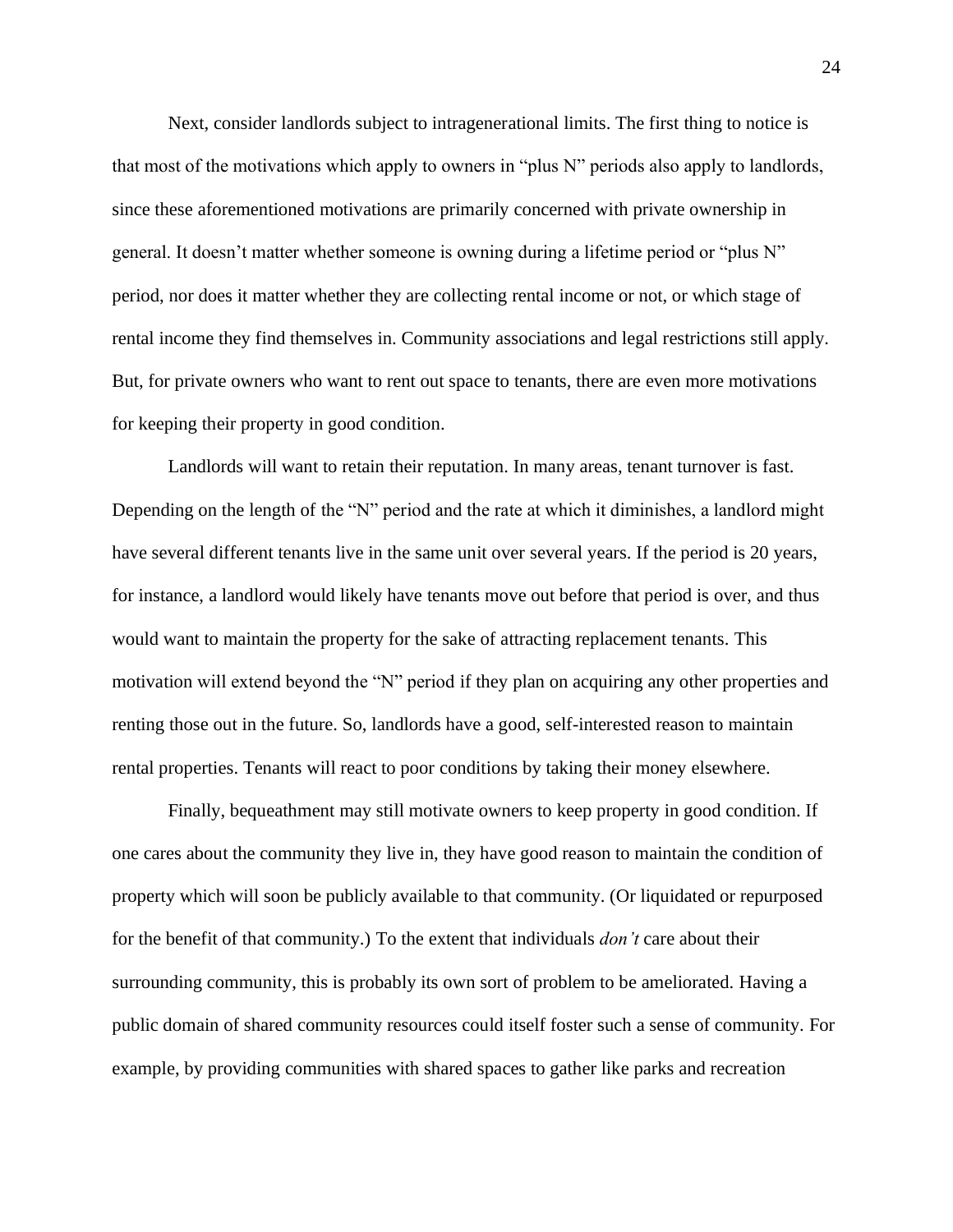centers. This potential for community building is yet another positive feature of the proposals I've put forward. Even merely reconceptualizing existing social programs as being part of a "public domain" available to all could draw attention to the extent that our lives and well-being as members of the same community are interconnected. Whereas taxes are often seen as taking away one's property and receiving nothing in return, the maintenance of a robust public domain is a boon to all. Consequently, the maintenance of property which will soon enter the public domain is also a boon to all, including the current owner.

### **7 CONCLUSION**

<span id="page-33-0"></span>I've argued that by classically liberal, Lockean standards term limits on certain private property rights are justified. But more importantly, these term limits are justified for the same reasons that private, exclusionary property rights were in the first place. As such, term limits are similar to what van der Vossen calls a "natural" act of appropriation, which "is an act that is an extension of the rationale of the wider theory of justified property rights."<sup>48</sup> The rationale for the wider, Lockean theory of justified property rights is to uphold the fundamental law of nature, which means upholding a right to be included in the resources, goods, and services needed to live a worthwhile life. Term limits uphold this right to be included by limiting, but not eliminating, the right to exclude. Thus, they're extensions of the Lockean rationale, and constitute a sort of natural act within a Lockean system of private property.

The point of private property is to provide people with access to resources, goods, and services. This original purpose has been largely forgotten due to the misplaced importance of exclusion in property discourse. As Lindsay puts it, "the distortive lens of the right to exclude

<sup>48</sup> van der Vossen, "What counts as original appropriation?", 362.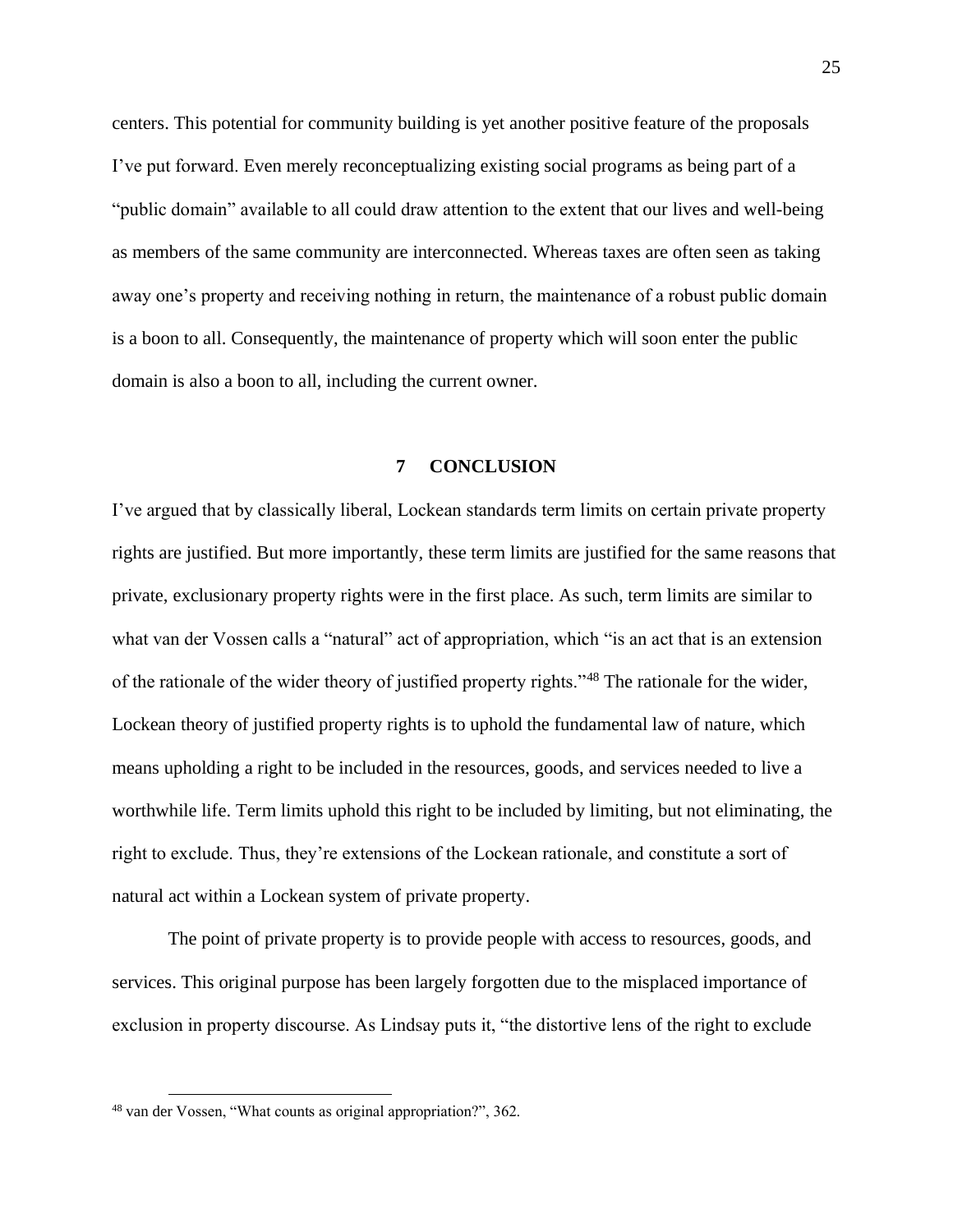blinds us to our collective obligations with respect to matters of social justice."<sup>49</sup> As a result, exclusionary practices have pushed the more fundamental right to be included into obscurity, and allocation problems have been exacerbated rather than solved. Term limits akin to those placed on IP are one way in which these problems can be ameliorated.

Private property is often understood as Schmidtz explains it, wherein "a right to exclude is not just one stick in a bundle. Rather, property is a tree. Other sticks are branches; the right to exclude is the trunk."<sup>50</sup> In arguing for the importance of inclusionary rights to private property, Lindsay has recovered "a right of greater conceptual and moral significance to liberal understandings of ownership – a right without which the tree itself would not exist."<sup>51</sup> Continuing this metaphor, inclusionary rights are the roots upon which private property has grown. The trunk cannot be sacrificed for the life of the branches, but the roots can be sacrificed for neither the trunk nor the branches. The purpose of placing term limits on OP rights is to promote the health of these roots. Denying access to some people on the grounds that others have a right to exclude them is like tearing up the roots for the sake of the trunk.

 $49$  Lindsay, 200.

<sup>50</sup> Schmidtz, 80.

<sup>51</sup> Lindsay, 195.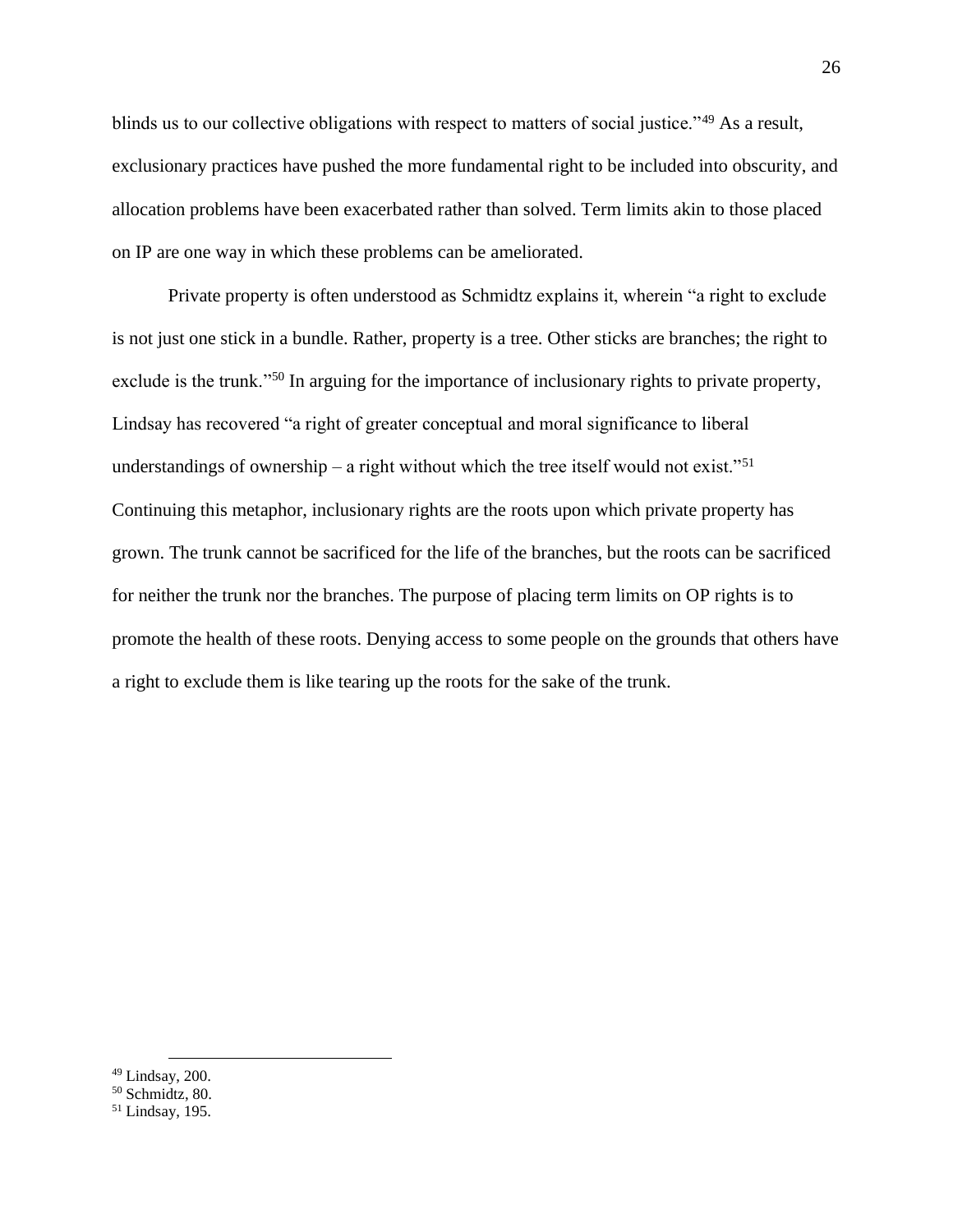#### **BIBLIOGRAPHY**

- <span id="page-35-0"></span>Anderson, Elizabeth. "The Epistemology of Democracy." *Episteme: A Journal of Social Epistemology* 3, no. 1-2, (2006): 8-22.
- Dick, David G. "Hunger, Need, and the Boundaries of Lockean Property." *Dialogue - Canadian Philosophical Review* 58 no. 3 (2018): 527-552.
- "Food Loss and Waste." *U.S. Food and Drug Administration*, February 23rd, 2021. <https://www.fda.gov/food/consumers/food-loss-and-waste>
- Grey, Thomas C. "The Disintegration of Property," *American Society for Political and Legal Philosophy*. 22 (1980): 69-85.<https://www.jstor.org/stable/24219422>
- Haslett, D.W. "Is Inheritance Justified?" *Philosophy & Public Affairs*. 15 no. 2 (Spring 1986): 122-155.<https://www.jstor.org/stable/2265382>
- Himma, Ken and Adam Moore. "Intellectual Property." *Stanford Encyclopedia of Philosophy*

(October 2018):<https://plato.stanford.edu/entries/intellectual-property/>

"Hunger in America," *Hunger and Health: Feeding America*, 2020.

<https://www.feedingamerica.org/hunger-in-america>

Lindsay, Peter. "Re-envisioning Property," *Contemporary Political Theory* 17 (2018): 186-206. <https://doi.org/10.1057/s41296-017-0157-4>

Locke, John. *Two Treatises of Government*. ed. Thomas Hollis. London: A. Millar et al., 1764.

<https://oll.libertyfund.org/title/hollis-the-two-treatises-of-civil-government-hollis-ed>

- Murphy, Liam and Thomas Nagel. *The Myth of Ownership*. New York: Oxford University Press, 2002.
- Narveson, Jan. "Property and rights," *Social Philosophy and Policy*. 27 no. 1 (January 2010): 101-134. [doi.org/10.1017/S0265052509990057](http://doi.org/10.1017/S0265052509990057)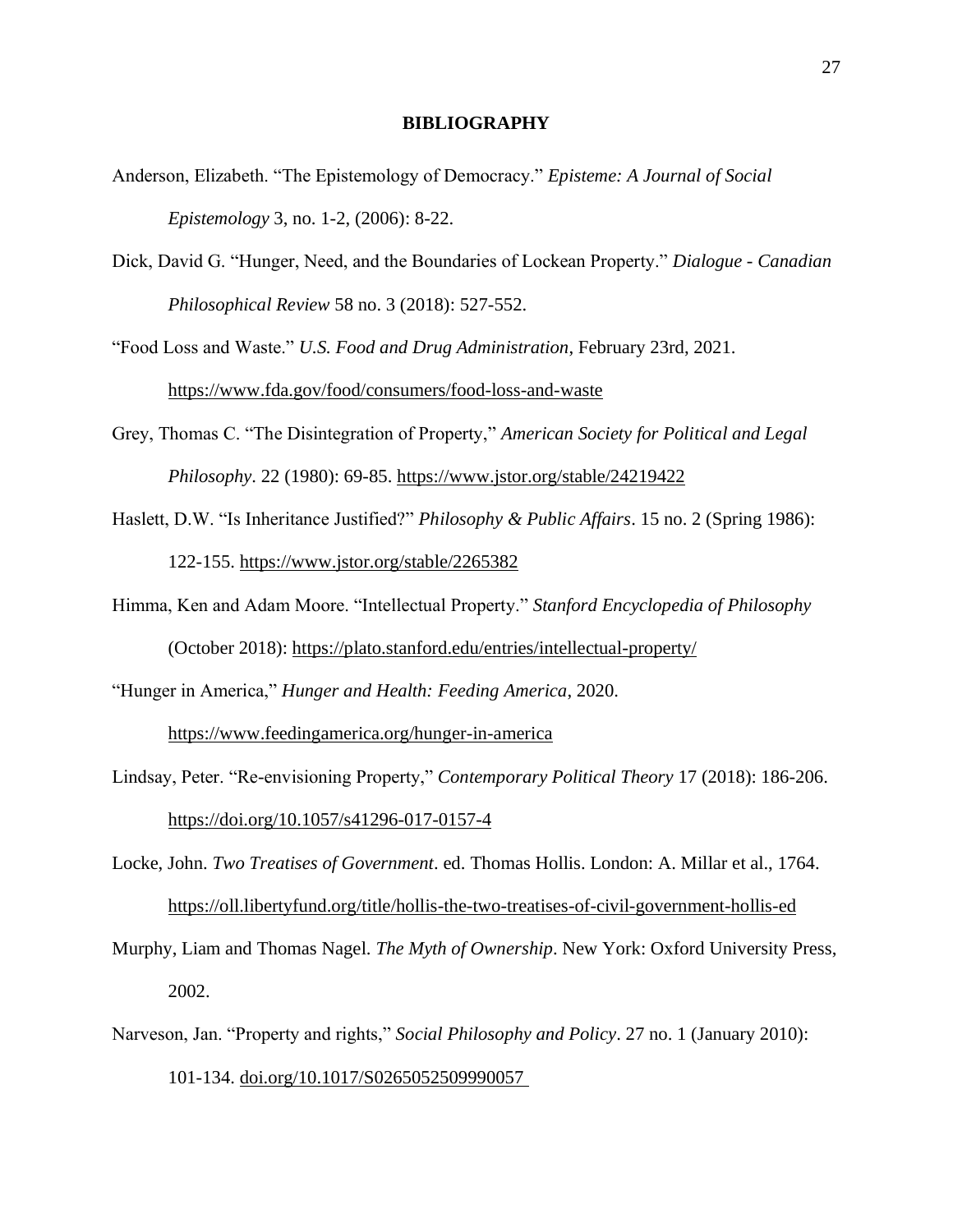Nozick, Robert. *Anarchy, State, and Utopia*. Oxford/Cambridge: Blackwell, 1974.

Otsuka, Michael. "Appropriating Lockean Appropriation on Behalf of Equality," in J. Penner and M. Otsuka, eds., *Property Theory: Legal and Political Perspectives.* Cambridge University Press, 2018.

Paine, Thomas. *Agrarian Justice.* Paris: W. Adlard, 1797.

- "Quarterly Residential Vacancies and Homeownership, Second Quarter 2021," *U.S. Census Bureau*, July 27, 2021.<https://www.census.gov/housing/hvs/files/currenthvspress.pdf>
- Schmidtz, David. "Property and Justice," *Social Philosophy and Policy* 27 no. 1 (2010): 79-100. <https://doi.org/10.1017/s0265052509990045>
- "State of Homelessness: 2021 Edition," *National Alliance to End Homelessness*, 2021. [https://endhomelessness.org/homelessness-in-america/homelessness-statistics/state-of](https://endhomelessness.org/homelessness-in-america/homelessness-statistics/state-of-homelessness-2021/)[homelessness-2021/](https://endhomelessness.org/homelessness-in-america/homelessness-statistics/state-of-homelessness-2021/)
- Sylvester, Brad. "Fact Check: Are There More Than 633,000 Homeless People and 13.9 Million Vacant Homes in the US?" *Check Your Fact*, December 24th, 2019. [https://checkyourfact.com/2019/12/24/fact-check-633000-homeless-million-vacant](https://checkyourfact.com/2019/12/24/fact-check-633000-homeless-million-vacant-homes/)[homes/](https://checkyourfact.com/2019/12/24/fact-check-633000-homeless-million-vacant-homes/)
- "Understand Food Insecurity," *Hunger and Health: Feeding America*, 2019.

<https://hungerandhealth.feedingamerica.org/understand-food-insecurity/>

- *U.S. Code*. Accessed via Cornell Law School Legal Information Institute Encyclopedia. <https://www.law.cornell.edu/wex>
- van der Vossen, Bas. "As Good As "Enough and As Good"," *Philosophical Quarterly* 71 no. 1 (2021): 183-203.<https://doi.org/10.1093/pq/pqaa025>